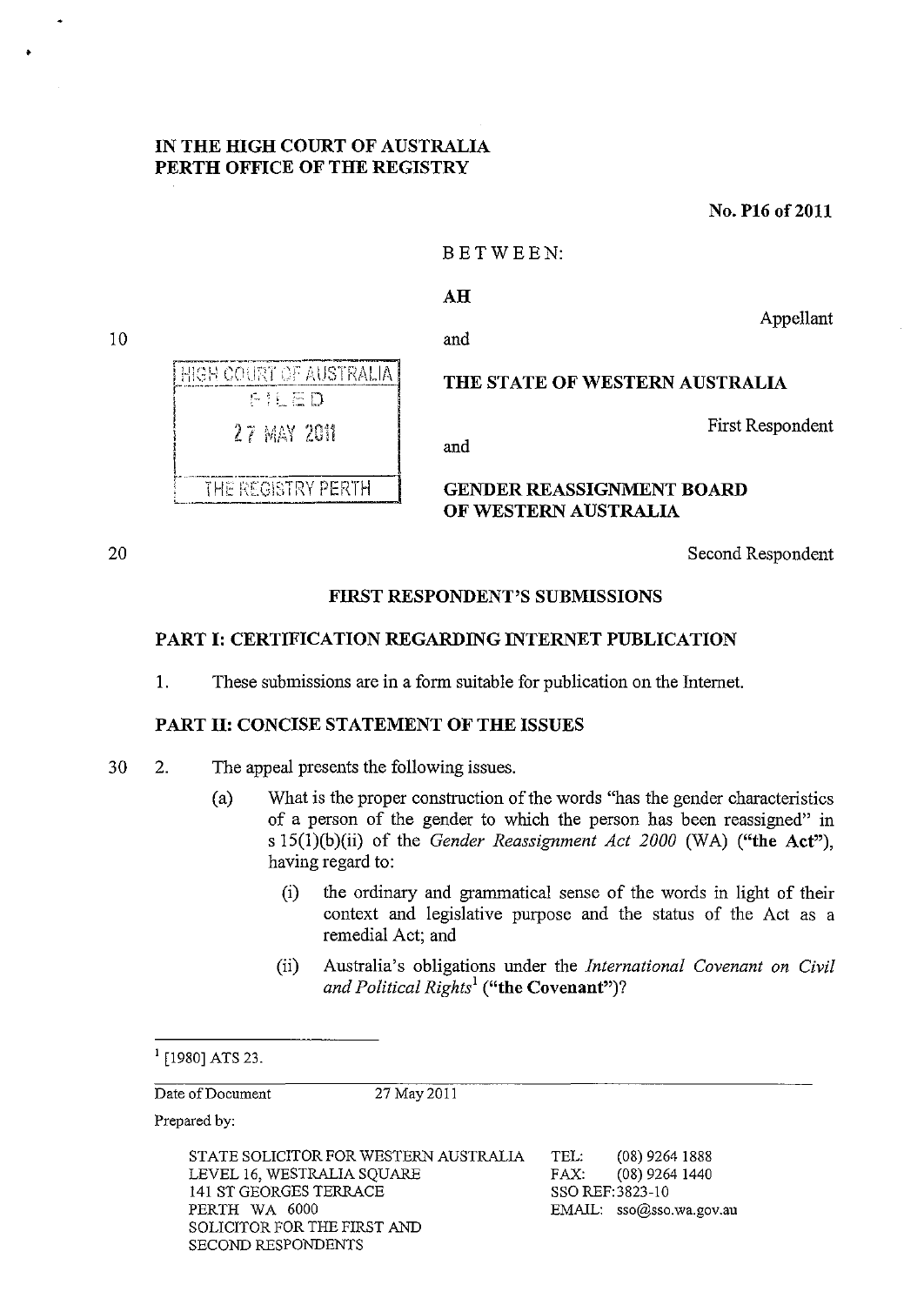(b) Does the Appellant satisfy the requirement of  $s 15(1)(b)(ii)$ , properly construed, that he has "the gender characteristics of a person of the gender to which [the Appellant] has been reassigned"?

# **PART Ill: CERTIFICATION REGARDING SECTION 78B NOTICES**

3. The First Respondent has considered whether any notice should be given in compliance with s 78B of the *Judiciary Act 1903* (Cth) and has concluded that notice should not be given.

10

 $\overline{1}$ 

# **PART IV: STATEMENT OF CONTESTED MATERIAL FACTS**

4. No material facts are in contention.

# **PART V: CONSTITUTIONAL PROVISIONS AND LEGISLATION**

5. The Appellant's statement of applicable constitutional provisions, statutes and regnlations is accepted. Relevant provisions of the *Equal Opportunity Act 1984*  (WA) ("the **EO** Act") referred to in these submissions are set out in the attached Annexure.

20

30

# **PART VI: STATEMENT OF ARGUMENT**

### **Introduction**

6. By its long title, the Act is a statute:

"to allow the reassignment of gender and establish a Gender Reassignment Board with power to issue recognition certificates; and to make consequential amendments to the *Constitution Acts Amendment Act* 1899' and the *Births, Deaths and Marriages*  Registration Act 1998<sup>3</sup>; to amend the *Equal Opportunity Act 1984* to promote equality of opportunity, and provide remedies in respect of discrimination, on gender history grounds in certain cases; and for connected purposes."

7. The Act allows the reassignment of gender by providing for certain persons to be issued with recognition certificates. The recipient of a recognition certificate ("a **recipient")** receives the following benefits under the Act.

<sup>&</sup>lt;sup>2</sup> The amendment to the *Constitution Acts Amendment Act 1899* (WA) includes the Second Respondent in the list of entities which appears in Part 3 of Schedule V. Under s 37 of the statute, if a person is a member of an entity listed in Part 3 of Schedule V, that person will cease to be a member of the entity if he or she is declared to be elected to the Parliament of Western Australia under s 37. The amendment to the statute is irrelevant for the purposes of this appeal.

<sup>&</sup>lt;sup>3</sup> The Act made no amendment to the *Births, Deaths and Marriages Registration Act 1998* (WA) ("the Registration Act"). When the Act was enacted, the amendment was made to s 65(1) of the repealed *Registration of Births, Deaths and Marriages Act* 1961 (WA) ("the repealed Act"), which was in force when the Bill which became the Act ("the Bill") began its passage through Parliament. The amendment **would have pennitted alterations to a register of births, deaths or marriages to be made in accordance with**  both the repealed Act and the Act, rather than the repealed Act alone. By s 61 of the *Statutes (Repeals and Minor Amendments) Act 2003,* the Act's long title was amended to refer to the Registration Act instead of the repealed Act and s 29(1) of the Act (which purported to amend s 65(1) of the repealed Act) was repealed. It was unnecessary for the Act to amend the Registration Act because s 53 of the Registration Act provides for **amendments to be made to the Register in accordance with the requirements of another statute.**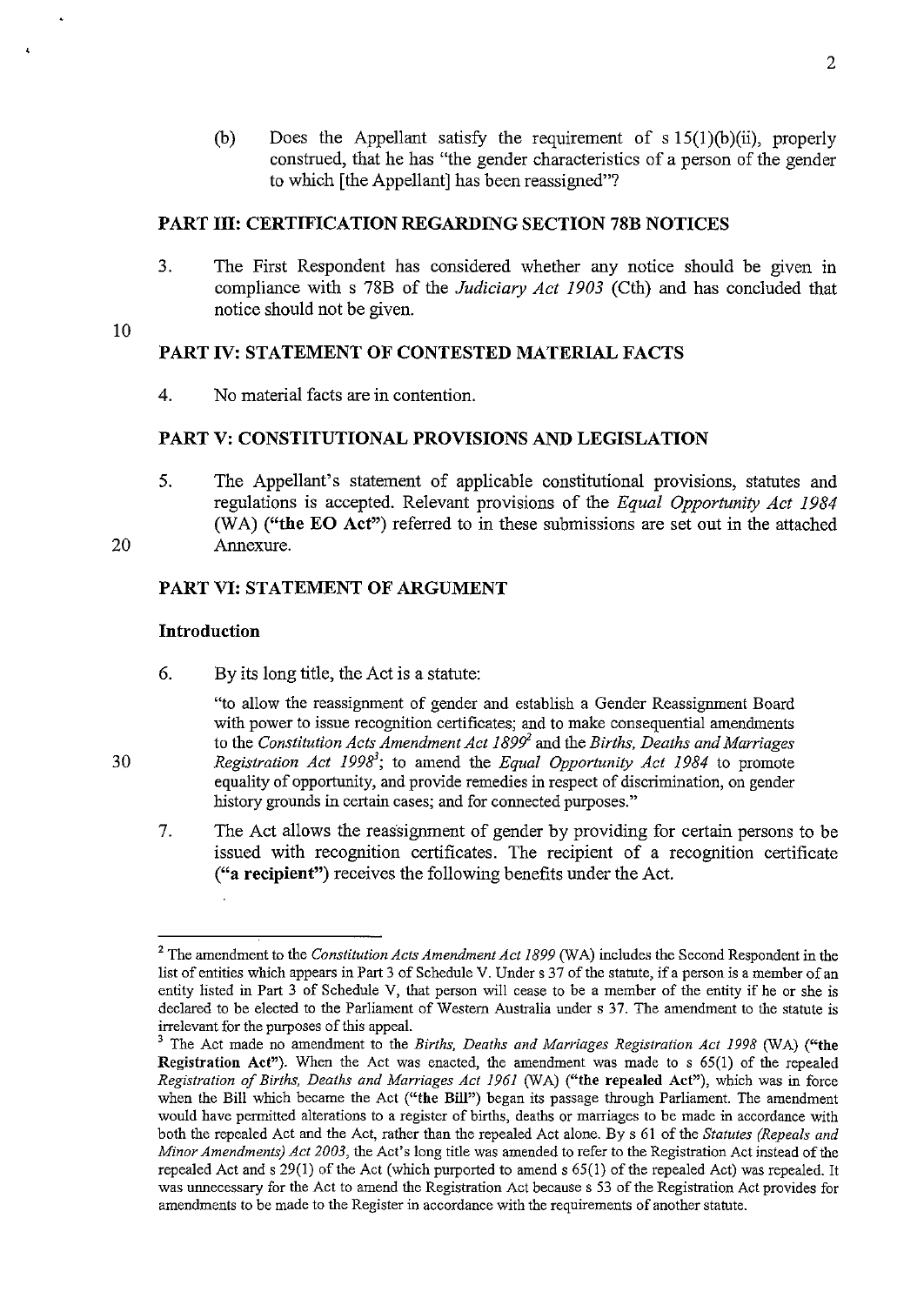- (a) The recognition certificate is conclusive evidence that the recipient has undergone a reassignment procedure<sup>4</sup> and is of the sex stated in the certificate<sup>5</sup>.
- (b) The recipient may produce the certificate<sup>6</sup> to the Registrar of Births, Deaths and Marriages **("the Registrar")** not less than one month after the certificate was issued<sup>7</sup>. The Registrar must register the reassignment of gender and make such other entries and alterations on any register or index kept by the Registrar as may be necessary in view of the reassignment<sup>8</sup>. Thereafter, any birth certificate issued by the Registrar for the recipient:
	- (i) must, unless otherwise requested by the recipient or permitted by the regulations, show the recipient's sex in accordance with the register as altered; and
	- (ii) must not include a statement that the recipient has changed sex<sup>9</sup>.
- ( c) Documents showing that the recipient has an authorisation or qualification relevant to the recipient's profession, trade, business or employment may be replaced with equivalent documents showing the name adopted by the recipient if the recipient's original name is not attributed by common usage to the gender to which the recipient has been reassigned<sup>10</sup>.
- 8. The recipient also attracts the protection of Part IIAA of the EO Act against discrimination on gender history grounds. A person has a "gender history" in this context if the person identifies as a member of a sex of which the person was not a member at birth by living, or seeking to live, as a member of that sex<sup>11</sup>. Although a person to whom a recognition certificate has not been issued may have a "gender history" in the relevant sense, Part IIAA of the EO Act will not protect that person because its protection only extends to a "gender reassigned person". A "gender reassigned person" is, relevantly, a person who has been issued with a recognition certificate under the  $Act^{12}$ .
- 9. A person can only be issued with a recognition certificate and thereby enjoy the benefits conferred by the Act if the person is not married<sup>13</sup> and:
	- (a) the person has undergone a reassignment procedure, which is a threshold requirement for applying to the Second Respondent for a recognition certificate<sup>14</sup>; and
	- (b) the person satisfies the requirements of s  $15(1)$  of the Act (in the case of an adult) or s 15(2) of the Act (in the case of a child).
- 10. The term "reassignment procedure" is defined by the Act to mean, unless the contrary intention appears:

 $^7$  See the Act, s 17(2)(a).

- 10 See the Act, s 20.
- $11$  EO Act, s 35AA.

 $13$  The Act, s 16(3).

30

 $4$  The Act, s 14(1).

 $<sup>5</sup>$  The Act, s 16(1).</sup>

 $6$  With the appropriate application and the prescribed fee: see the Act, s 17(3).

 $8$  The Act, s 17(1).

 $<sup>9</sup>$  The Act, s 18.</sup>

<sup>&</sup>lt;sup>12</sup> EO Act, s 4(1) (definition of "gender reassigned person").

 $14$  The Act, s 14(1).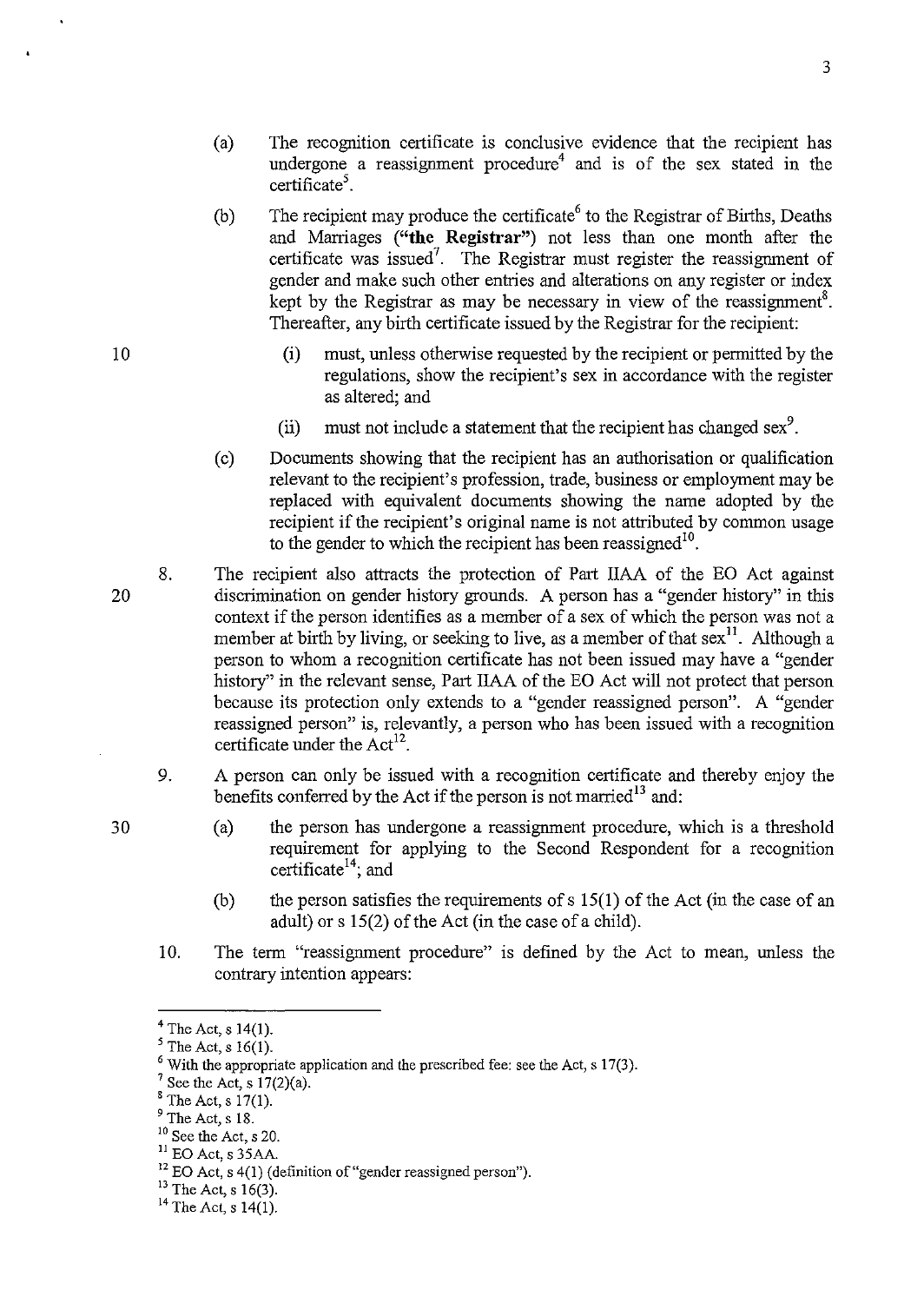"a medical or surgical procedure (or a combination of such procedures) to alter the genitals and other gender characteristics of a person, identified by a birth certificate as male or female, so that the person will be identified as a person of the opposite sex and includes, in relation to a child, any such procedure (or combination of procedures) to correct or eliminate ambiguities in the child's gender characteristics<sup>"15</sup>.

The Appellant has had a reassignment procedure within the meaning of the Act which, properly construed, is concerned with the object of the procedure and not its outcome<sup>16</sup>

10 11. Section  $15(1)$  of the Act provides:

> "Where an application under section 14 relates to an adult, the Board may issue a recognition certificate if -

- (a) one or more of the following applies-
	- (i) the reassignment procedure was carried out in the State;
	- (ii) the birth of the person to whom the application relates is registered in the State;
	- (iii) the person to whom the application relates is a resident of the State and has been so resident for not less than 12 months;

and

20

30

(b) the Board is satisfied that the person  $-$ 

- (i) believes that his or her true gender is the gender to which the person has been reassigned;
- (ii) has adopted the lifestyle and has the gender characteristics of a person of the gender to which the person has been reassigned; and
- (iii) has received proper counselling in relation to his or her gender identity."
- 12. The requirements imposed in respect of a child under  $s$  15(2) of the Act differ from those imposed in respect of an adult under s 15(1) only in that the Board must be satisfied that it is in the best interests of the child that the certificate be issued, rather than of the matters set out in s 15(1)(b).
- 13. The First Respondent submits that the Appellant satisfies the requirements of s  $15(1)(a)$  and all of the requirements of s  $15(1)(b)$  except the requirement that he have "the gender characteristics of a person of the gender to which the person has been reassigned" ("the identification requirement"). The term "gender characteristics" is defined by the Act to mean, unless the contrary intention appears, "the physical characteristics by virtue of which a person is identified as male or female,,17. Consequently, in the absence of any contrary intention the identification requirement as it applies to the Appellant is that he have the *physical characteristics* by virtue of which a person is *identified* as male.

 $15$  The Act, s 3.

<sup>&</sup>lt;sup>16</sup> All members of the Court of Appeal accepted that the definition of "reassignment procedure" is directed to **the purpose for which the procedure was undertaken and not its outcome: see** *State of Western Australia* **v** *AH*  and  $\overline{AB}$  [2010] WASCA 172 ("the Appeal Decision") at [86]-[89] per Martin CJ (AB ), at [122] per Pullin JA (AB ) and at [214]-[216] per Buss JA (AB ).

 $17$  The Act, s 3.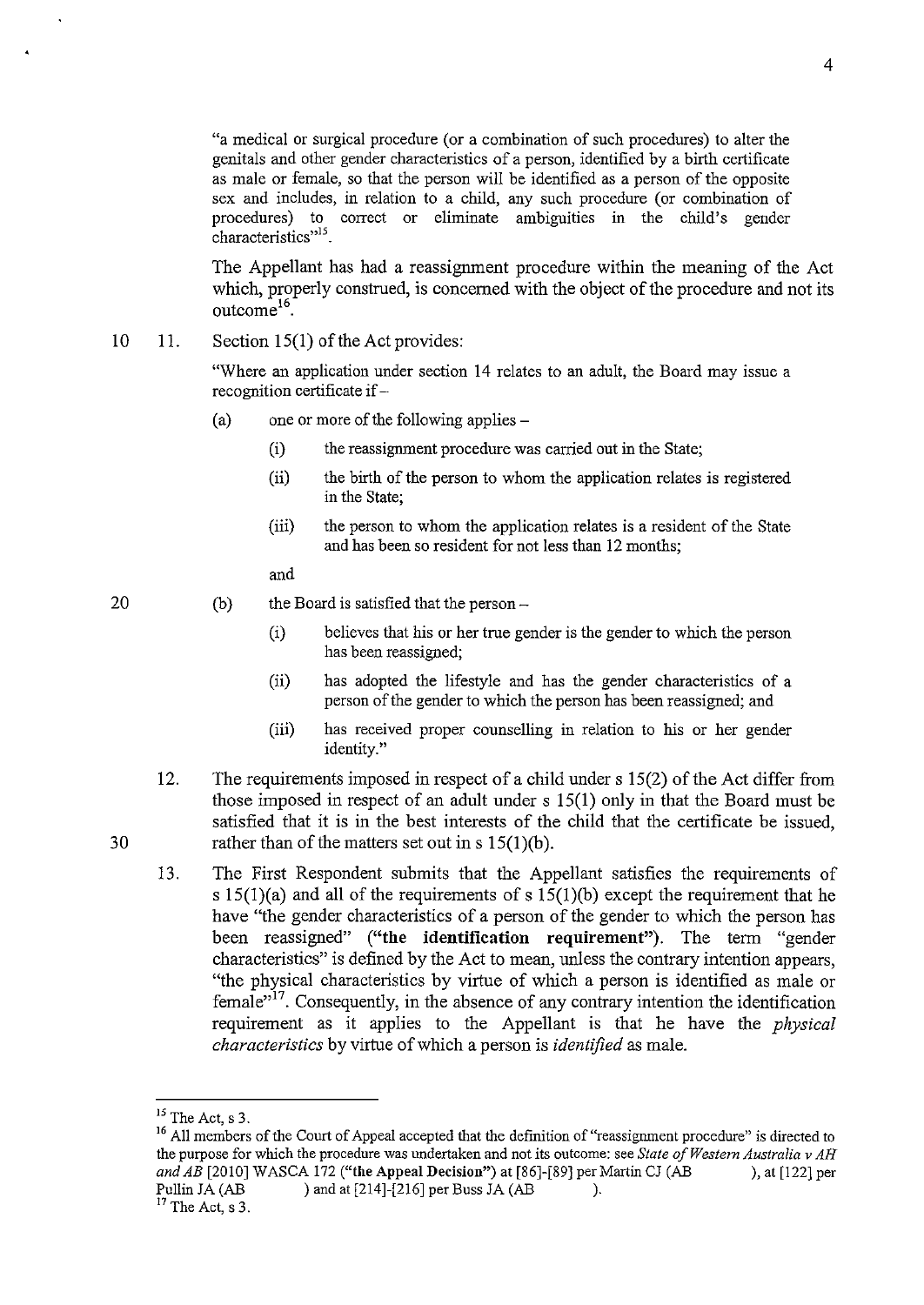# The construction of the identification requirement having regard to its context, the Act's legislative purpose and the status of the Act as a remedial statute

#### *Summary of the First Respondent's submission*

- 14. The First Respondent submits that the majority of the Court of Appeal correctly construed the identification requirement, so that it requires an applicant for a recognition certificate to have acquired, by the reassignment procedure, sufficient of the characteristics of the gender to which the applicant wishes to be reassigned to be established or accepted as a member of that gender according to general community standards and expectations.
- 15. If this Court considers that the majority erred in its construction of the identification requirement, it is submitted that the construction adopted by the majority should be modified only to the extent necessary to ensure that female-tomale applicants are not prevented from obtaining recognition certificates because they have not undergone surgery which is unavailable in Australia.

#### *Relevant principles of statutory interpretation*

- 20 16. The task of construing the identification requirement must begin with the ordinary and grammatical sense of the words "the person ... has the gender characteristics of a person of the gender to which the person has been reassigned", having regard to their context and legislative purpose<sup>18</sup>. When ascertaining legislative purpose or intention, it is the intention manifested by the legislation which is to be ascertained and not the legislative intention understood more broadly<sup>19</sup>. In identifying the legislative purpose, it is permissible to have regard to the words used by the Parliament in their legal and historical context<sup>20</sup>.
	- 17. Although legislative purpose is more often called in aid of a broader construction than might be achieved by a literal approach, the purpose can also be consistent with a literal construction or require a narrower construction<sup>21</sup>.
	- 18. A remedial statute is to be given a liberal and beneficial construction. However, that construction is directed to ensuring that the remedial purposes of the statute are not frustrated by a literal or technical interpretation. The related prohibition upon adopting a construction that is unreasonable or unnatural ensures that in discerning the purpose of the legislature the court does not depart from the language used by the legislature to express and give effect to that  $purpose<sup>22</sup>$ .

30

*<sup>18</sup> Interpretation Act* 1984 *(W* A), s 18; *Minister for Immigration and Citizenship* v *SZJGV* (2009) 238 CLR *642 ("SZJGV")* at 649 [5] per French CJ and Bell J and at 664 [47] per Crennan and Kiefel JJ. In *SZJGVat*  655-656 [19]-[20], Hayne J (in dissent) began with the text of the provision and then considered whether the **words of the provision were susceptible of another construction when read in their context and with proper**  attention to the purposes of the statute as a whole.

<sup>19</sup>*Saeed* v *Minister for Immigration and Citizenship* (2010) 241 CLR 252 at 264 [31] per French CJ, Gummow, Hayne, Crennan and Kiefel JJ.

<sup>20</sup>*CIC Insurance Ltd* v *Bankstown Football Club Ltd* (1997) 187 CLR 384 at 408 per Brennan CJ, Dawson, Toohey and Gummow JJ; *Newcastle City Council* v *GIO General Ltd* (1997) 191 CLR 85 at 112-113 per McHugh J.

<sup>21</sup> See *SZJGVat* 669 [65] per Crennan and Kiefel JJ.

<sup>&</sup>lt;sup>22</sup> See for example *Waters v Public Transport Corporation* (1991) 173 CLR 349 at 359 per Mason CJ and Gaudron J, with whom Deane J agreed; at 372 per Brennan J; at 394 per Dawson and Toohey JJ; and at 406- 407 per McHugh *J;IWv The City of Perth* (1997) 191 CLR 1 at 11-12 per Brennan CJ and McHugh J; at 26-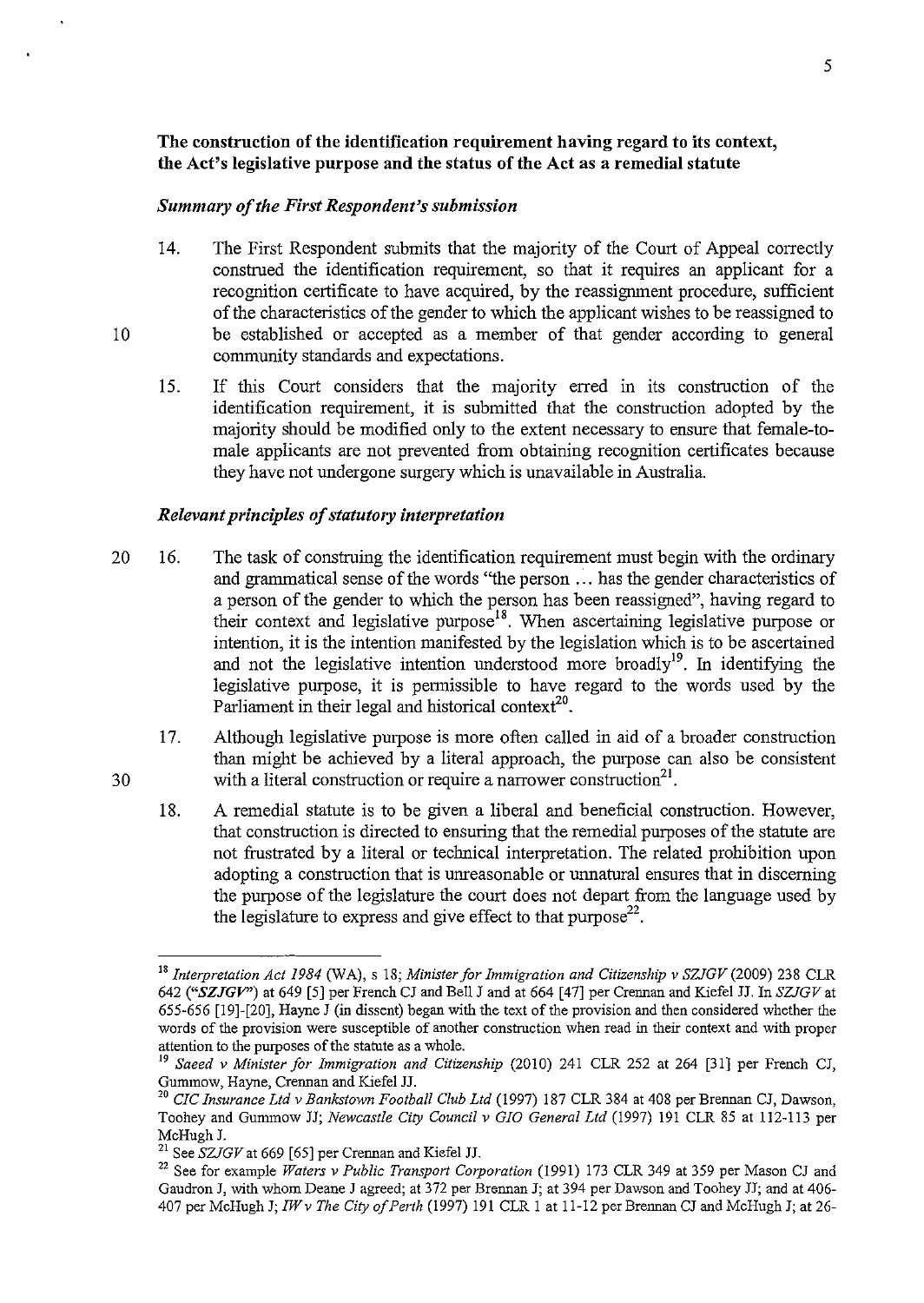- 19. If the natural and ordinary meaning of a provision is plainly at odds with the statutory purpose or leads to an irrational or absurd result which could not have been intended, it is permissible for a court to construe the provision in a way which modifies the meaning of the words and even the structure of the provision. However, the court can only take this approach on the basis that the legislature could not have intended what its words signify and that the modifications are mere corrections of careless language and really give the true meaning. Consequently:
	- "Three matters of which the court must be sure before interpreting a statute in this way [are] the intended purpose of the statute, the failure of the draftsman and parliament by inadvertence to give effect to that purpose, and the substance of the provision parliament would have made. The third of these conditions was described as being of 'crucial importance'. Otherwise any attempt to determine the meaning of the enactment would cross the boundary between construction and legislation $^{23}$ .

### *The ordinary and grammatical sense of the identification requirement having regard to its context*

20. The identification requirement is that "the person ... has the gender characteristics of a person of the gender to which the person has been reassigned". In light of the Act's definitions of "reassignment procedure" and "gender characteristics", which have been set out above, it is necessary to consider how the terms "identified" (which appears in both definitions) and "physical characteristics" (which appears in the definition of "gender characteristics") are to be construed.

#### *Identified*

10

20

30

- 21. The term "identified" should be construed to mean "established" or "accepted as" and imports general community standards and expectations, with the focus on the characteristics by which the applicant is to be identified as a member of the gender to which they seek to be reassigned, rather than the characteristics of their gender of birth. All members of the Court of Appeal were essentially of this view<sup>24</sup>. They differed on the physical characteristics which are relevant and the relevance of the Act's status as a remedial statute.
- 22. Buss JA held that identification should be "from the perspective of the hypothetical ordinary reasonable member of the community who is informed of the relevant facts and circumstances and *understands the remedial or beneficial purpose of the Act*<sup>325</sup>. With respect, however, the principles applicable to a remedial statute are concerned with the construction of the statute and not whether a person complies with a requirement of the statute, properly construed. It is in this sense that Martin CJ observed<sup>26</sup>, with respect correctly, that "the value judgment to be made in each case, depending upon the particular point in the spectrum at which the individual applicant is assessed to fall, is not assisted by resort to adjectival expressions such as beneficial, liberal or purposive."

<sup>27</sup> per Toohey J; at 39 per Gummow J; at 58 per Kirby J; *Victims Compensation Fund Corporation v Brown*  (2003) 77 ALJR 1797 at 1804 [33] per Heydon J (McHugh ACJ, Gummow, Kirby and Hayne JJ agreeing). <sup>23</sup>*SZJGVat* 652 [9] per French CJ and Bell J (footnote omitted).

<sup>&</sup>lt;sup>24</sup> The Appeal Decision at [93]-[94], [100]-[105] per Martin CJ (AB ), at [124] per Pullin JA (AB ) and at [217]-[224] per Buss JA (AB ). (AB ) and at [217]-[224] per Buss JA (AB ).<br><sup>25</sup> The Appeal Decision at [219] (AB ) (emphasis added).

 $26$  The Appeal Decision at [105] (AB ).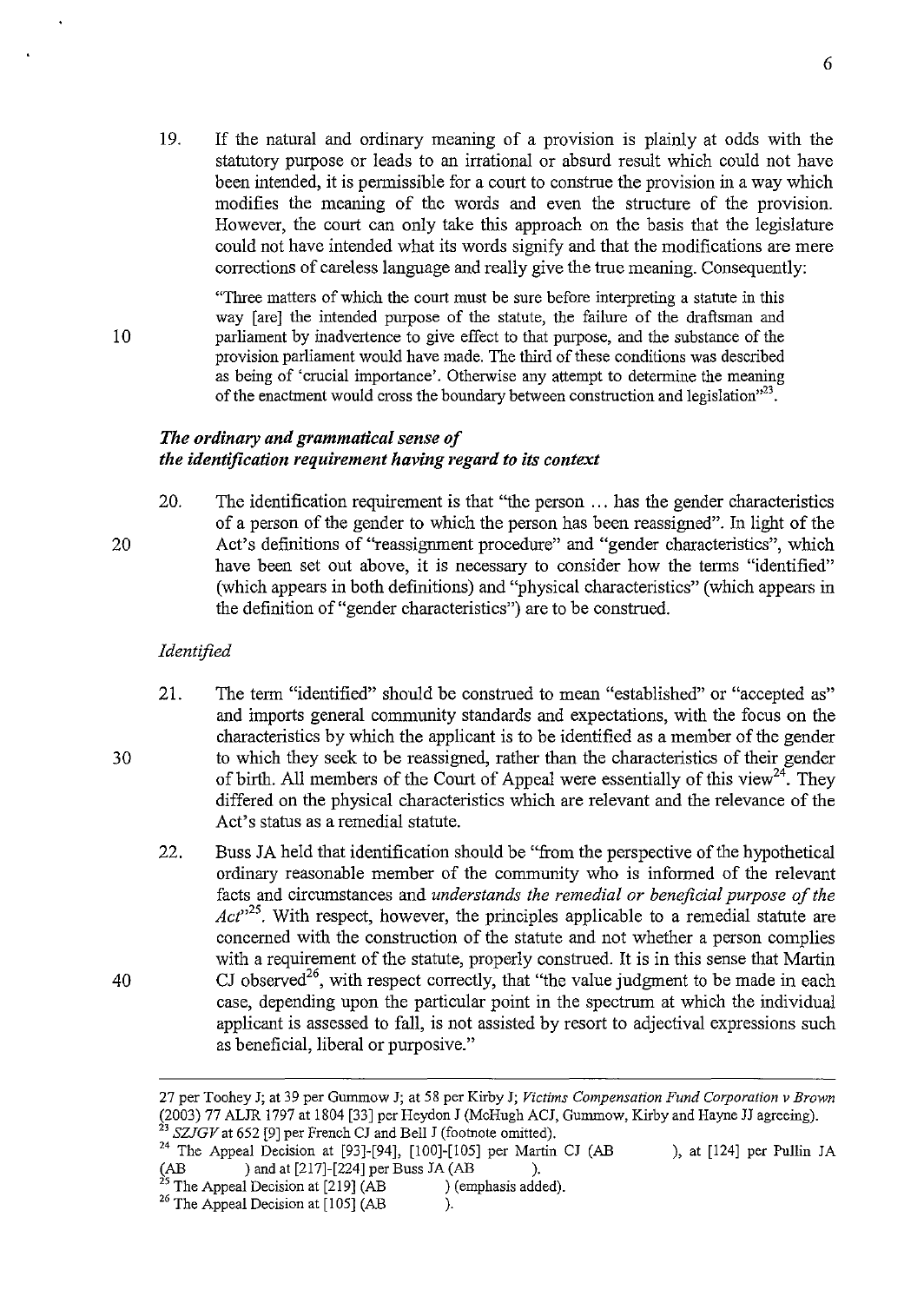- 23. The composition of the Second Respondent, which determines applications for reco gnition certificates, does not require a different conclusion. The Board is to comprise a president (who is or has been a Western Australian judge or is an Australian legal practitioner admitted for not less than  $8 \text{ years}$   $^{27}$  and not more than 5 other members<sup>28</sup>. Those other members are to include a medical practitioner, a person who has undergone a reassignment procedure and a person with experience in equal opportunity matters<sup>29</sup>. The Board must be constituted by not less than 3  $m$ embers<sup>30</sup>.
- 20 24. As Buss JA observed<sup>31</sup>, the Board's membership is broadly representative of those members of the community who are likely to have an understanding of the subject matter and issues with which the Act is concerned. However, this does not support the proposition that, once the Act has been construed, its remedial purpose should bear upon the Board's determination of whether the requirements imposed by the Act on its proper construction have been met. The Act's remedial purpose has already been recognised and accommodated by the construction of the Act, including the requirements imposed by the Act. The Board's task is to determine, relevantly, whether the applicant for a recognition certificate has acquired, by the reassignment procedure, sufficient of the characteristics of the gender to which the applicant wishes to be reassigned to be established or accepted as a member of that gender according to general community standards and expectations. The performance of this task is not assisted by resort to adjectival expressions such as beneficial, liberal, purposive or remedial.

#### *Physical characteristics*

- 25. The term "physical characteristics" should be construed to mean both the external and internal physical characteristics of an applicant for a recognition certificate.
- 26. The Act does not confine the term "gender characteristics" to external physical characteristics. The term means the "physical characteristics by virtue of which a person is identified as male or female<sup>332</sup>. A person can be identified as male or female by reference to a range of characteristics, including both external and internal physical characteristics. Moreover, in the dictionary definitions of the words "male" and "female"<sup>33</sup> the capacity to bear and beget children is the firstmentioned and principal basis for distinguishing between the sexes. That capacity depends upon both external and internal physical characteristics.

10

 $27$  The Act, s 6.

 $28$  The Act, s 7.

 $29$  The Act, s 7.

 $30$  The Act, s 8(2).

<sup>&</sup>lt;sup>31</sup> The Appeal Decision at  $[220]$  (AB ).

 $32$  The Act, s 3.<br> $33$  The Oxford

<sup>33</sup> The *Oxford English Dictionary Online* relevantly defines the adjective "female" to mean "A. *adj.* I. belonging to the sex which bears offspring" and the adjective "male" to mean "A. *ad}.* I. That belongs to the sex which can beget offspring (contrasted with *female);* characteristic of or relating to this sex. 1. a. Designating the sex or (formerly) kind which can beget, but not bear offspring." The *Macquarie Dictionary Online* defmes the adjective "female" as "1. belonging to the sex which brings forth young, or any **division or group corresponding to it", while it defines .the adjective "male" to mean "of or relating to the types of humans or animals which in the nonnal case produce spennatozoa with which to fertilise female ova." The definitions of the nouns "female" and "male" do not detract from or contradict the definitions of the corresponding adjectives. However, in the** *Macquarie Dictionary Online* **the noun "female" is relevantly defined to mean "a human being of the sex which conceives and brings forth young; a woman or girl."**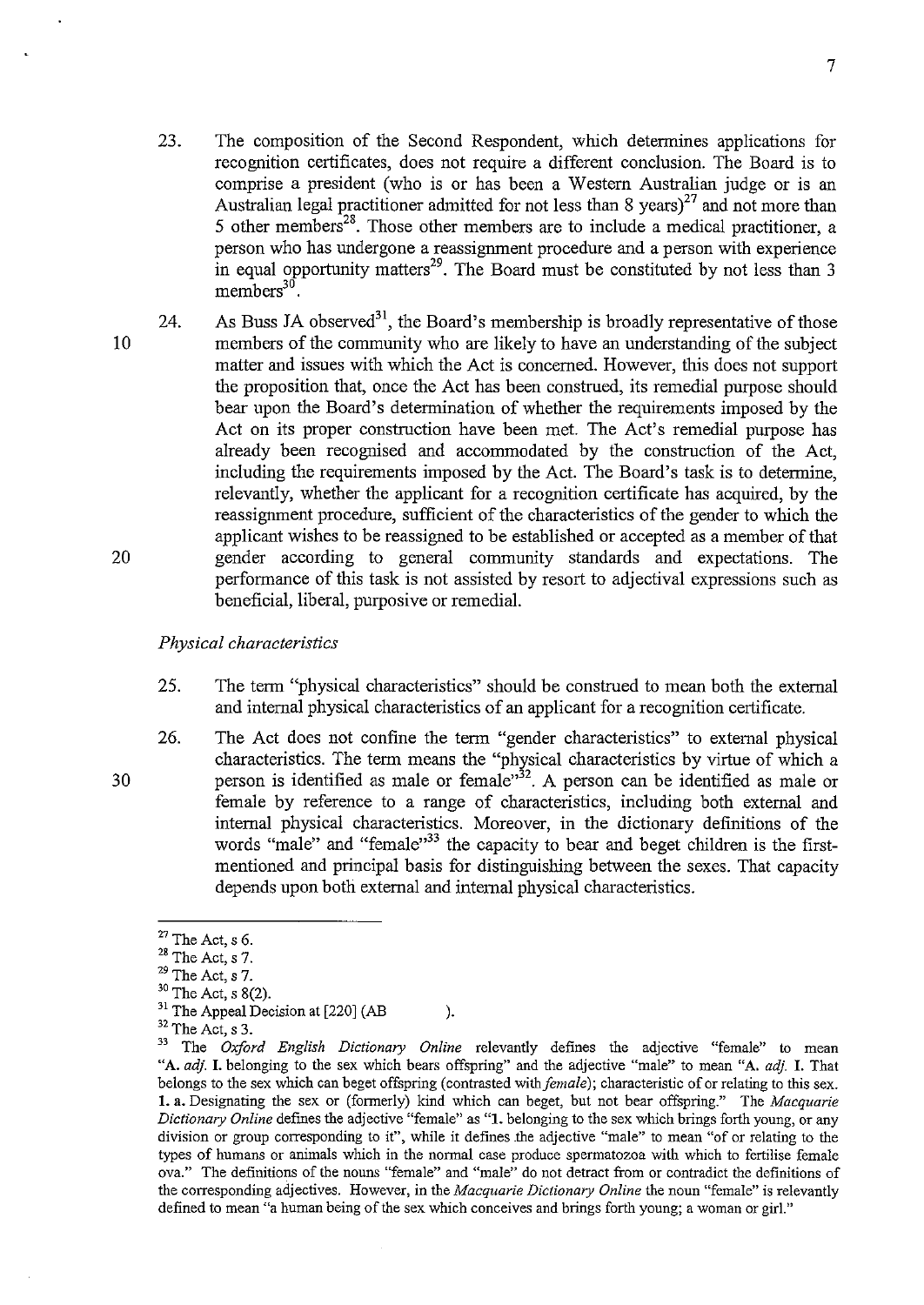- 27. The Appellant relies<sup>34</sup> on the reasoning of Buss  $JA^{35}$  to read down the meaning of the term "gender characteristics" so that it only includes external characteristics. With respect, that reasoning should not be accepted.
- 28. As to the first reason given by Buss  $JA^{36}$ , the definition of "reassignment" procedure" does emphasise the relevance of an applicant's genitals in determining whether the applicant should be granted a recognition certificate by requiring that they be altered. However, the emphasis upon the genitals does not require that the term "gender characteristics" be construed to refer only to external physical characteristics for two reasons. First, the term "genitals" is capable of referring both to internal and external reproductive organs. Second, the definition of "gender characteristics" does not refer to, and is not confined by the meaning of, the term "genitals".
- 29. As to the second reason given by Buss  $JA^{37}$ , the Act does not require that an applicant for a recognition certificate have artificial and non-functional internal organs surgically inserted. Moreover, the absence of, for example, a prostate gland in an applicant who was born female and wishes to be recognised as male under the Act can be given little or no weight by the decision-maker under the Act. The fact that medical procedures do not involve the insertion of artificial and non-functional internal organs is of no assistance in construing the term "gender characteristics".
- 20 30. As to the third reason given by Buss  $JA^{38}$ , while there are obvious biological limitations on the extent to which accepted medical and surgical procedures may alter a person's physical characteristics, those limitations do not require that internal physical characteristics be disregarded. Similarly, while the fundamental disconformity inherent in a person suffering from gender dysphoria is between the person's psychiatric condition and the person's external physical characteristics, that does not require that internal physical characteristics be disregarded. Those physical characteristics are relevant under the Act to identification of the person's gender by others, rather than by the person suffering from gender dysphoria.
	- 31. As to the fourth reason given by Buss  $JA^{39}$ , the use by Parliament of the words "a person is [or will bel identified as" rather than "a person is" male or female has no bearing upon whether "gender characteristics" are confined to external physical characteristics for the purposes of the Act. As has been submitted, a person may be identified as male or female by reference to both external and internal physical characteristics.
		- 32. It does not follow from this reasoning that an applicant for a recognition certificate must have none of the gender characteristics of the sex which the applicant had at birth. As Martin CJ said $40$ :

"Each applicant for a recognition certificate will possess a range of physical characteristics, some of which will be identified with the gender of the applicant's birth (such as chromosomes) and others which will be identified with the gender to which the applicant seeks to be reassigned. Whether, after taking into account all

- <sup>35</sup> The Appeal Decision at [196]-[206] (AB <sup>36</sup> The Appeal Decision at [198]-[199] (AB ).<br><sup>37</sup> The Appeal Decision at [200]-[201] (AB ). <sup>37</sup> The Appeal Decision at  $[200]$ - $[201]$  (AB ).<br><sup>38</sup> The Appeal Decision at  $[202]$ - $[203]$  (AB ).
- $38$  The Appeal Decision at [202]-[203] (AB

10

30

<sup>&</sup>lt;sup>34</sup> The Appellant's submissions at  $[66]$  (AB ).<br><sup>35</sup> The Appeal Decision at  $[196]$ - $[206]$  (AB ).

<sup>&</sup>lt;sup>36</sup> The Appeal Decision at [198]-[199] (AB

 $39$  The Appeal Decision at [204]-[206] (AB ).

 $^{40}$  The Appeal Decision at [103]-[104] per Martin CJ (AB ).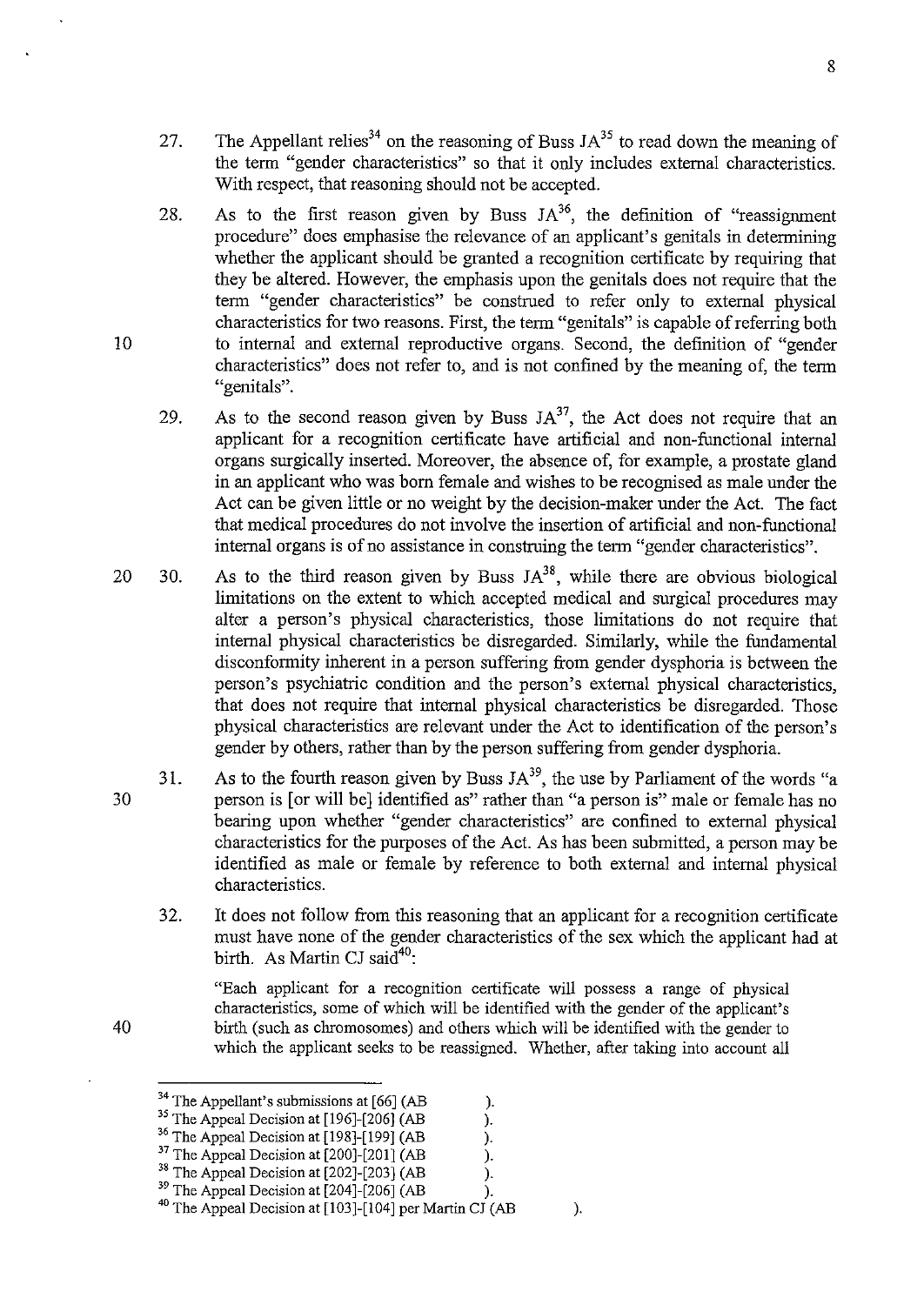relevant characteristics, the applicant should be accepted, according to general community standards and expectations, as having the physical characteristics to be regarded as a member of the sex to which the applicant wishes to be reassigned will depend critically upon the particular facts and circumstances of each case, and the balance of factors which would point to one gender rather than another.... The critical question is whether, by the reassigmnent procedure, an applicant has acquired sufficient of the characteristics of the gender to which the applicant wishes to be reassigned to be identified as a member of that gender."

10

33. Martin Cl's formulation of the critical question reflects the ordinary and grammatical sense of the identification requirement, having regard to its context. The regard which must be had to the purpose of the Act does not require a different construction.

#### *The construction of the identification requirement having regard to legislative purpose*

- 34. The only legislative purpose apparent from the text of the Act is that of placing the recipient of a recognition certificate in the same position, so far as it is possible for the Parliament to do so, as the person would have been in if he or she had been born as a person of the gender to which the person has been reassigned. However, this purpose is concerned with the consequences which flow from the issue of a recognition certificate and not the circumstances in which a recognition certificate can or should be issued. It does not bear upon the construction of the identification requirement.
- 35. The text of the Act and the context of the identification requirement do not disclose a broader purpose.
	- (a) The Act contains no express statement of legislative purpose.
	- Cb) The identification requirement is worded in a way which focuses attention upon whether the applicant for a recognition certificate has, relevantly, the physical characteristics by virtue of which a person is identified as male.
	- (c) As Martin CJ observed<sup>41</sup>, the generality of this approach, with its failure to specify objective criteria capable of being readily applied so as to produce a reasonably clear answer, has left decision-makers under the Act to confront many of the difficulties identified by Lord Nicholls of Birkenhead in *Bellinger* v *Bellinger 42.*
	- (d) Given the confusion that may otherwise result, it has also made likely the adoption of the point of demarcation identified in the line of authority which recognised a person's reassignment from one gender to the other only in limited legal contexts<sup>43</sup> (and not in a way that would alter the official records of the First Respondent, such as the registration of the person's sex at birth).

20

30

<sup>&</sup>lt;sup>41</sup> The Appeal Decision at  $[61]$ - $[62]$  (AB ).

<sup>42 [2003]2</sup> AC 467 at 478-479 [36]-[42].

<sup>43</sup> See for example *R v Harris and McGuinness* (1988) 17 NSWLR 158 at 192 per Mathews *l,* with whom Street *Cl* agreed, as to whether a transgender person was a male for the purposes of the offence of **committing or attempting to commit acts of indecency between males;** *Re Secretary, Department of Social Security and HH* (1991) 23 ALD 58, as to whether a transgender person was female for the purpose of determining the age at which the person would be entitled to a pension; and *Attorney-General v Otahuhu Family Court* [1995]1 NZLR 603 at 607, as to whether a marriage would be valid if one of the partners had adopted the sex opposite to the proposed marriage partner through gender reassigmnent surgery.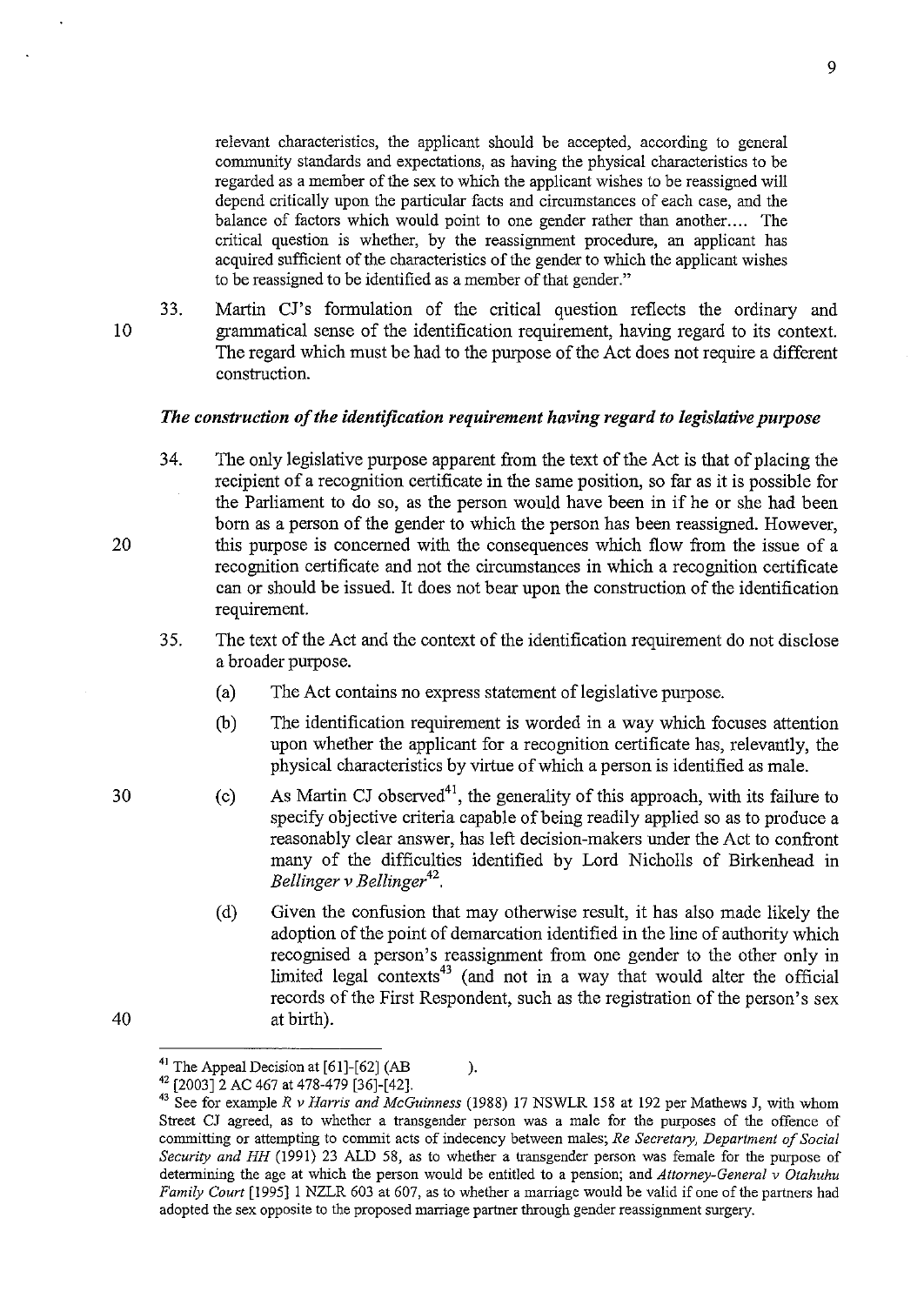- (e) That line of authority established that the point of demarcation between those who should be regarded as retaining their gender of birth and those who should be regarded as having changed their gender was whether they had undergone a procedure which transformed their genitals and reproductive organs<sup>44</sup>. Except where a relevant statute provides to the contrary, this remains the point of demarcation<sup>45</sup>.
- (f) It must have been obvious, when the Act was formulated and passed, that the adoption of a criterion for being granted a recognition certificate which focused upon the physical characteristics that identified a person as either male or female was likely to result in the adoption of the line of demarcation established by the previously decided cases. It can be assumed in this regard that those responsible for the formulation of the Act would have been well aware of the line of authority referred to above<sup>46</sup>.
- 36. The Appellant relies upon the Act's definition of the term "reassignment procedure", which contemplates that a reassignment procedure may not involve surgery, in support of its submissions that:
	- (a) a construction of s 15 of the Act which will almost inevitably require every applicant for a recognition certificate to undertake surgery must be in  $error<sup>47</sup>$ ; and
	- (b) in light of that definition the Act manifests an intention to depart from the line of demarcation identified by the common law<sup>48</sup>.
- 37. However, the definition of "reassignment procedure" refers to procedures to alter the genitals and other gender characteristics of a person and operates in the context of the identification requirement in s  $15(1)(b)(ii)$ , which prevents an applicant from obtaining a recognition certificate unless the applicant has sufficient of the physical characteristics by virtue of which a person is identified as being of the gender to which the applicant has been reassigned<sup>49</sup>. Given the gender characteristics which are commonly associated with adults who are born female, such as developed breasts and the nature of the identification requirement, it will be often be necessary for female-to-male applicants for a recognition certificate to have had surgery in order to comply with the identification requirement. Indeed, the Appellant has already had surgery.
- 38. Moreover, the definition of ''reassignment procedure" requires that the procedure(s) be directed, at the very least, to the alteration of the person's genitals. Although the reassignment procedure is not referred to by s 15 of the Act, this requirement should not be taken as being confined only to meeting the threshold requirement imposed by s 14 of the Act.

- <sup>46</sup> The Appeal Decision at [99] per Martin CJ (AB ).
- <sup>47</sup> The Appellant's submissions at [52] (AB ).
- <sup>48</sup> The Appellant's submissions at  $[86]$ - $[87]$  (AB ).

10

20

*<sup>44</sup> As* Martin CJ observed in the Appeal Decision at [79] (AB ). Thus in *Secretary, Department of Social Security* v *SRA* (1993) 43 FCR 299 at 306, Black CJ held that a person living as a woman but who had **not undergone gender reassignment surgery was not entitled to a wife's pension on the basis that she was cohabiting with a male invalid pensioner.** 

<sup>45</sup> Compare *Michael v Registrar General of Births, Deaths and Marriages* (2008) 27 FRNZ 58 with *Kevin* v *Attorney-General (Commonwealth)* [2001] FamCA 1074; (2001) 165 FLR 404, affirmed on appeal in *Attorney-General (Commonwealth)* v *Kevin* [2003] FamCA 94; (2003) 172 FLR 300; and *Scafe* v *Secretary, Department of Families, Housing, Community Services and Indigenous Affairs* [2008] AAT A 104 at [29].

<sup>&</sup>lt;sup>49</sup> See the Appeal Decision at [97] per Martin CJ (AB ).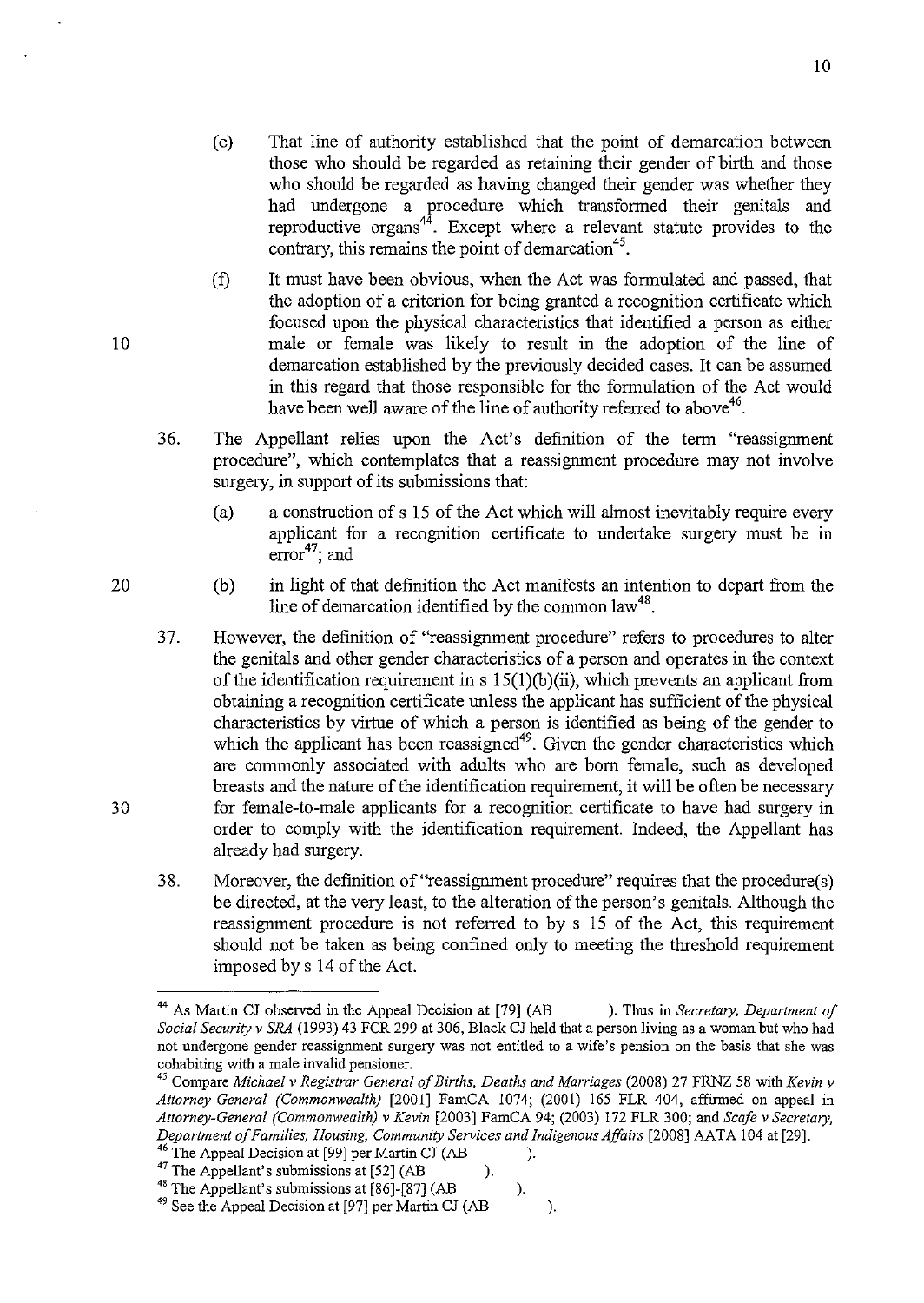- 39. The legislature should not have imputed to it the intention that the applicant's genitals would be considered for the purposes of s 14 and then disregarded in the context of the identification requirement. A person's genitals plainly form part of the person's gender characteristics, as that term is defined by the Act, and will necessarily be one of the characteristics by virtue of which the person is identified as male or female. The requirement that a successful applicant for a recognition certificate has sufficient of the characteristics of the gender to which the applicant wishes to be reassigned to be identified as a member of that gender may have the result that surgery to a person's genitals will be required<sup>50</sup>.
- 10 40. As Martin CJ observed<sup>51</sup>, the failure to expressly require surgical procedures in each and every case could be explained by a number of possible legislative objectives. It would be unsafe to fasten only upon the explanation proffered by the Appellant.
	- 41. In light of the above, there is nothing in the text of the Act or in the identification requirement's context from which a purpose may be identified which requires a different construction of the identification requirement from the one set out above.
	- 42. It is necessary to exhaust the application of the ordinary rules of statutory construction before looking at extrinsic materials<sup>52</sup>. Once this has been done, extrinsic materials which are capable of assisting in the ascertainment of the meaning of a provision may be considered:
		- (a) to confirm that the meaning of the provision is the ordinary meaning conveyed by the text of the provision taking into account its context and the legislative purpose; or
		- (b) to determine the meaning of the provision when the provision is ambiguous or obscure or the ordinary meaning conveyed by the text of the provision, taking into account its context and the legislative purpose, is manifestly absurd or is unreasonable $53$ .
	- 43. The *Interpretation Act 1984* (WA) contemplates that reference will only be made to extrinsic materials which were available before the time when the provision was enacted<sup>54</sup>. It is unlikely that extrinsic materials which came into existence after a provision was enacted would be capable of assisting in the ascertainment of the provision's meaning. The Appellant's reliance upon judicial decisions and Commission recommendations which were not in existence before the Act was enacted<sup>55</sup> is, with respect, misplaced and those decisions and recommendations can be of no assistance in construing the Act.
		- 44. The then Attorney General's second reading speech on the Bill can, of course, be considered as part of the extrinsic material. In the second reading speech, the then Attorney General relevantly observed:

- <sup>52</sup> Saeed v Minister for *Immigration and Citizenship* (2010) 241 CLR 252 at 265 [33] per French CJ, Gummow, Hayne, Crennan and Kiefel JJ. See also the *Interpretation Act* 1984 (WA), s 19(1).
- <sup>53</sup>*Interpretation Act* 1984 (WA), s 19(1).

30

 $50$  See the Appeal Decision at [114]-[115] per Martin CJ (AB ).

<sup>&</sup>lt;sup>51</sup> The Appeal Decision at [96] (AB ).

<sup>54</sup>*Interpretation Act 1984* (WA), s 19(2).

 $<sup>55</sup>$  The Appellant's submissions at [90] (AB ).</sup>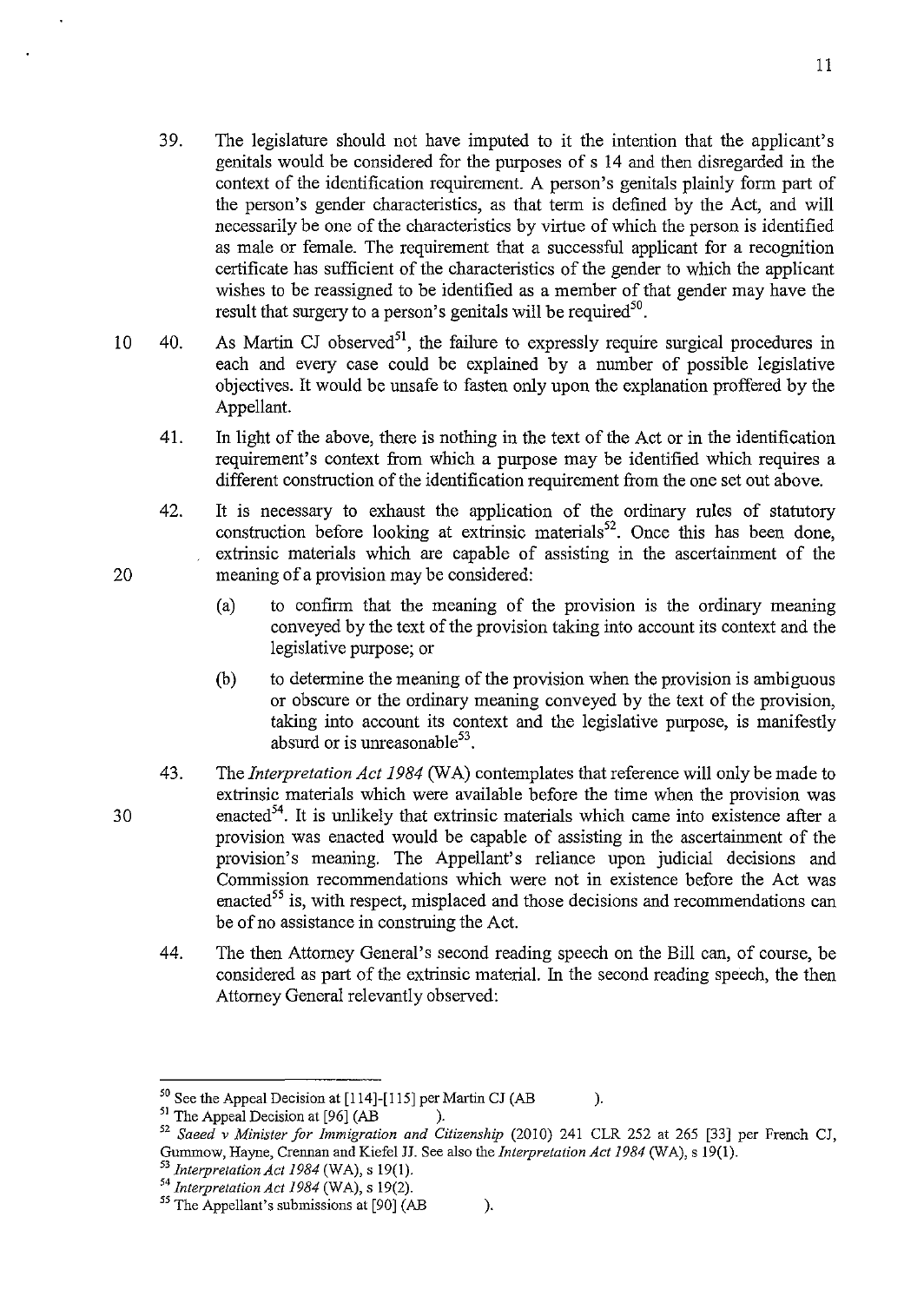"The purpose of this Bill is to enable persons who have undergone reassignment procedures to obtain a recognition certificate indicating that they have undergone a reassignment procedure and are of the gender stated in the certificate. People suffering from gender dysphoria and who have completed medical procedures to alleviate their condition will gain legal recognition of their reassigned gender under this proposed legislation.

Presently in Western Australia the law which determines the gender of a person is the biological  $-$  that is, chromosomal  $-$  identity of a person. Gender reassignment does not alter the chromosomal identity of a person. Therefore, such a person, who has undergone reassignment surgery, retains  $-$  for the purposes of WA law  $-$  their gender of birth.

The Bill has three main purposes. Firstly, to establish a gender reassignment board which will be able to issue recognition certificates to persons who have undergone, whether in Western Australia or elsewhere, gender reassignment procedures. Secondly, to enable the Registrar General to register the reassignment of gender as indicated on the recognition certificate and to issue a new birth certificate showing the person's gender in accordance with the altered register. Thirdly, to provide protection from discrimination on the ground of gender history when a person has undergone reassignment procedures."<sup>56</sup>

- 20 45. The second reading speech then referred to gender reassignment legislation in other jurisdictions, the Commonwealth's recognition of reassigned gender in certain circumstances and the provisions of the Bill before concluding with the words "[t]his gender reassignment legislation will assist persons who have undergone reassignment procedures by clarifying their legal status and rights."<sup>57</sup>
	- 46. The second reading speech identifies the class of persons who will benefit from the Act as "[p] eople suffering from gender dysphoria ... who have completed medical procedures to alleviate their condition" and persons who have undergone reassignment procedures. As Martin CJ observed<sup>58</sup>, however, the then Attorney General did not identify what was meant by the expression "completed medical procedures" and the parliamentary debates reveal differing understandings of what would be required to obtain a recognition certificate under the Bill.
	- 47. Even if assistance can be drawn from the class of persons identified by the second reading speech in construing the Act, the legislature did not use statutory language which focuses upon medical opinion about whether a person has completed reassignment procedures<sup>59</sup> as the basis for granting a recognition certificate. The Act does not require more than one medical practitioner to be on the Board and it is possible for the Board to be constituted in the absence of that medical practitioner. Instead, the Act uses language which focuses upon whether the person, relevantly, has adopted the lifestyle and has the gender characteristics of a person of the gender to which the person has been reassigned. That language is incompatible with giving effect to a legislative purpose of granting recognition certificates to an applicant who has completed the procedures which medical opinion would identify as necessary but nevertheless does not have sufficient of the gender characteristics of a person of the gender to which the person has been reassigned.

30

*<sup>56</sup> Hansard,* Legislative Council, Thursday, 25 November 1999, pp. 3822-3823 (AB ).

<sup>&</sup>lt;sup>57</sup> Hansard, Legislative Council, Thursday, 25 November 1999, p. 3823 (AB ).<br><sup>58</sup> The Appeal Decision at [82]-[83] (AB ).

<sup>&</sup>lt;sup>58</sup> The Appeal Decision at [82]-[83] (AB ).<br><sup>59</sup> Compare, in this regard, s 28(3) of the recently renamed *Births, Deaths, Marriages and Relationships Registration Act* 1995 (NZ) which was considered in *Michael v Registrar of Births, Deaths* & *Marriages*  (2008) 27 FRNZ 58 and referred to by Martin CJ in the Appeal Decision at [77]-[78] (AB ).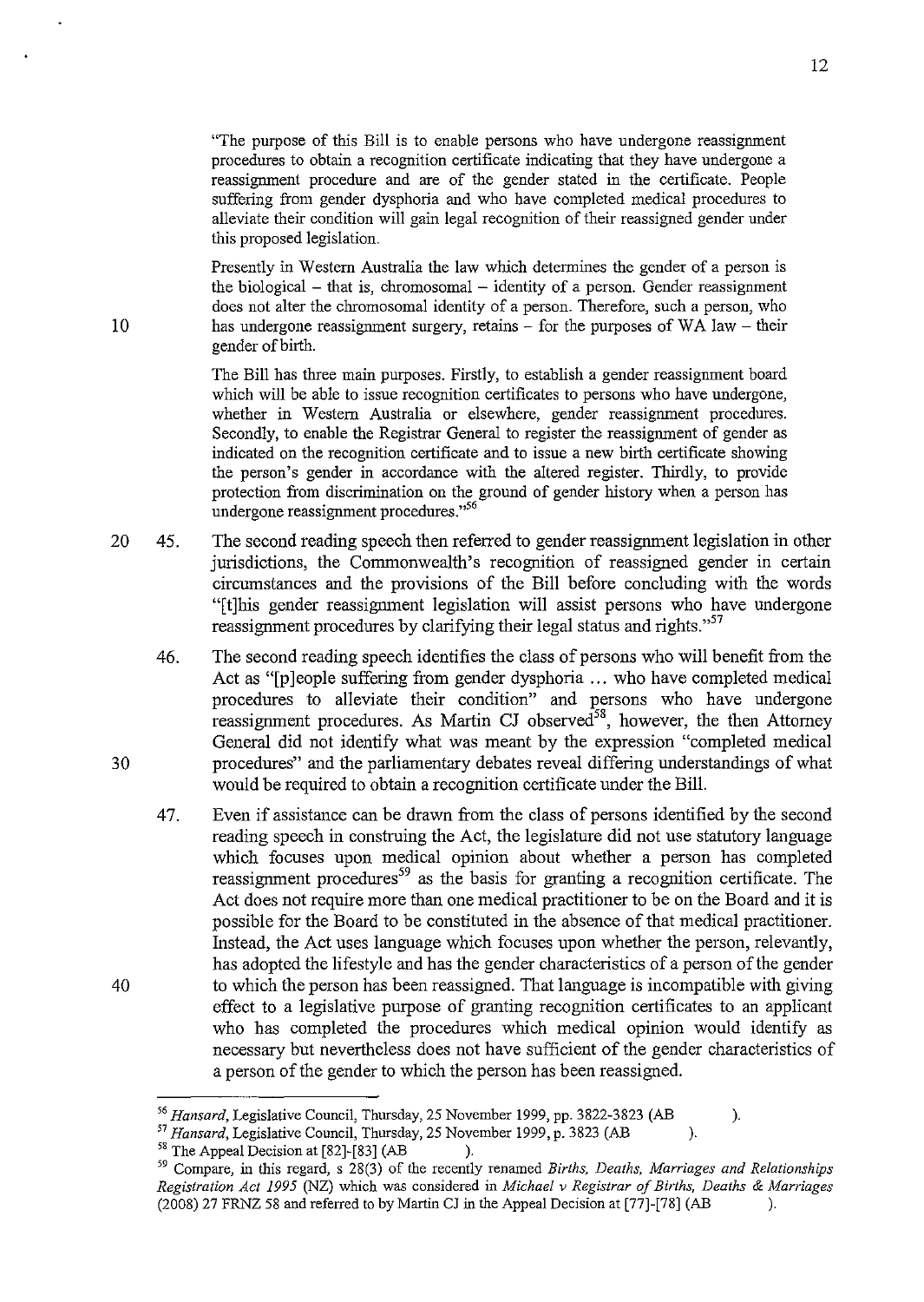48. In considering the second reading speech, it is important to recall this Court's observation in *Saeed* v *Minister for Immigration and Citizenship* that:

"[s]tatements as to legislative intention made in explanatory memoranda or by Ministers, however clear or emphatic, cannot overcome the need to carefully consider the words of the statute to ascertain its meaning."<sup>60</sup>

- 49. The construction adopted by the majority in the Court of Appeal is consistent with the words used by the legislature and is not manifestly absurd or unreasonable. Given the inconsistency between the purpose which can be drawn from the second reading speech and the words used by the Act, the majority's construction should be upheld.
- 50. If, contrary to these submissions, the Court considers that:
	- (a) the purpose of the Act was to confer the benefits provided by the Act upon "[p ]eop1e suffering from gender dysphoria ... who have completed medical procedures to alleviate their condition", to use the then Attorney General's words; and
	- (b) the draftsperson and the legislature have failed by inadvertence to give effect to that purpose,

it remains necessary to identify the substance of the provision which the legislature would have made to give effect to that purpose.

- 20 51. The impediment to giving effect to that purpose in relation to female-to-male applicants for reassignment certificates lies in:
	- (a) the identification requirement's concern with whether an applicant for a recognition certificate has acquired sufficient of the characteristics of the gender to which the applicant wishes to be reassigned to be established or accepted as a member of that gender according to general community standards and expectations;
	- (b) the significance which the Act (in its definition of "reassignment procedure") and general community standards and expectations place upon the genitals as a basis for identifying a person's gender; and
	- (c) the unavailability in Australia, and the unreliability of the outcomes of, phallopIasty.
	- 52. It is respectfully submitted that any modification to the ordinary meaning of the Act should be confined to what is necessary to overcome this impediment, particularly gIven:
		- (a) the Act's emphasis upon the gender characteristics which identify a person as being of the gender to which the person wishes to be reassigned;
		- (b) the difficulties identified by Lord Nicholls of Birkenhead in *Bellinger* v *Bellinger61* in relation to the line of demarcation and uncertainty; and
		- (c) the absence of any objective provision in the Act, other than s IS and especially s  $15(1)(b)(ii)$ , which attempts to address those difficulties.

10

30

<sup>60</sup>*Saeed* v *Minister for immigration and Citizenship* (2010) 241 CLR 252 at 264-265 [31] per French CJ, Gummow, Hayne, Crennan and Kiefel JJ.

<sup>6! [2003]2</sup> AC 467 at 478-479 [36]-[42].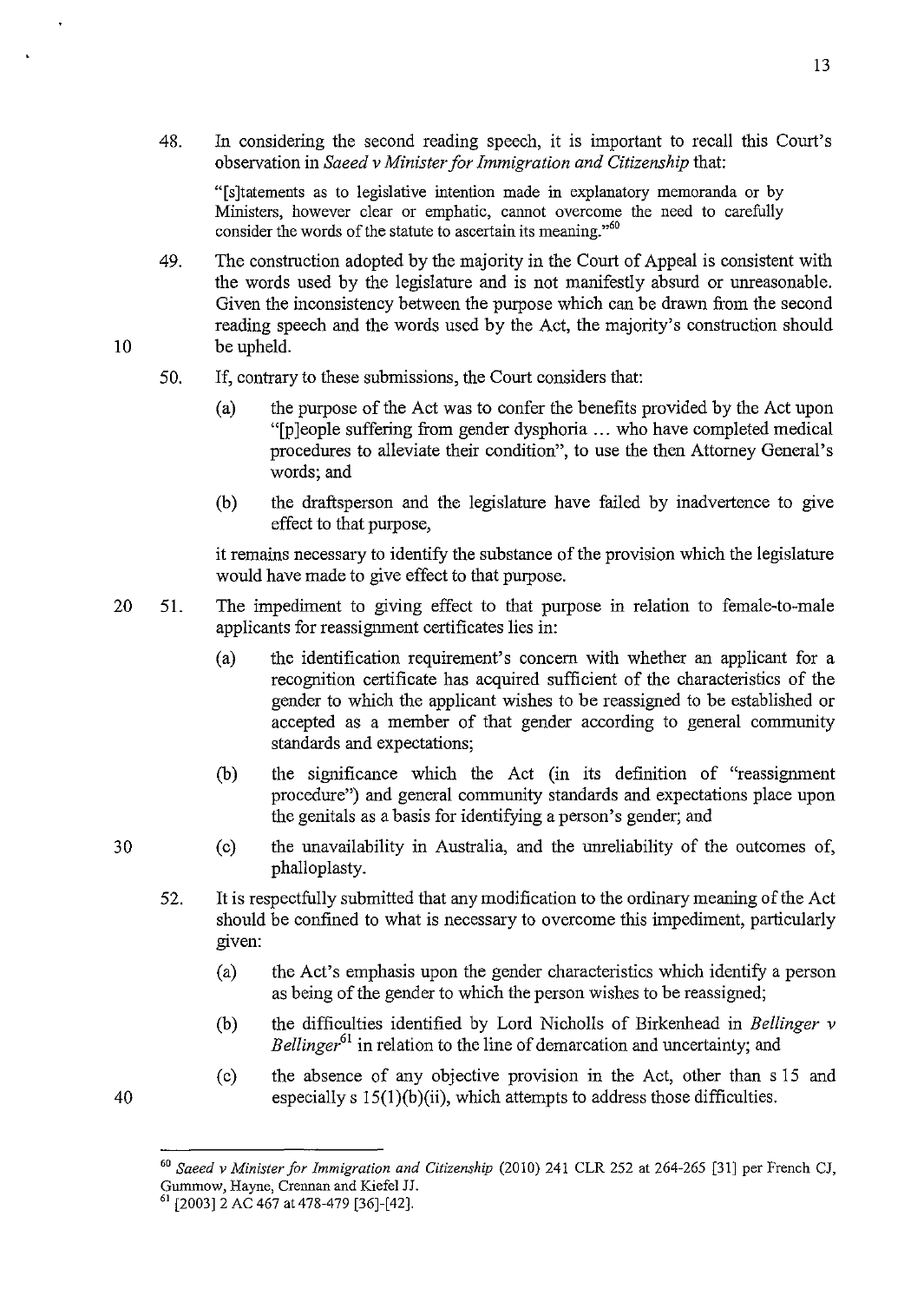### The Covenant and the Act

#### *Introduction*

- 53. The Appellant and the Commission submit that the construction adopted by the majority of the Court of Appeal is inconsistent with Australia's international obligations under articles 16,  $\overline{17}$  and 26 of the Covenant<sup>62</sup> and that the Act should be construed consistently with those obligations. The First Respondent replies that:
	- (a) articles 16, 17 and 26 of the Covenant are irrelevant to the construction of the Act because there is no inconsistency with them;
	- (b) alternatively, the inconsistency between articles 16 and 17 of the Covenant and the Act as construed by the majority arose after the Act was enacted and is irrelevant to the construction of the Act;
	- (c) alternatively, the Act exhibits an intention that it be construed inconsistently with Australia's obligations under articles 16 and 17 of the Covenant.
- 54. While the Appellant makes brief submissions in relation to the Covenant they are, with respect, more fully developed by the Commission and it does not appear from the Appellant's submissions that there will be any difference between the Appellant and the Commission in their approach to the Covenant. Accordingly, the First Respondent's submissions in relation to the Covenant reply to the submissions of the Commission.

# *Relevant principles of statutory and treaty interpretation*

- 55. The First Respondent concedes, on the authorities cited by the Commission<sup>63</sup>, that:
	- (a) there is a principle that legislative provisions which are ambiguous are to be interpreted by reference to the presumption that the legislature did not intend to violate Australia's international obligations;
	- (b) the requirement of ambiguity has been interpreted broadly and if the language of the legislation is susceptible of a construction which is consistent with the terms of the international instrument and the obligations which it imposes on Australia, then that construction should prevail;
	- (c) there is some authority for the proposition that the principle applies to State as well as to Commonwealth legislation;
	- (d) the principle is limited to statutes enacted after Australia's entry into the treaty in question;
	- (e) treaties are to be interpreted in light of international norms of interpretation and treaties ought to be interpreted uniformly by contracting states;
	- (t) articles 31 and 32 of the *Vienna Convention on the Law of Treaties* ("the VCLT") set out relevant principles applicable to the interpretation of treaties; and
	- (g) technical principles of common law construction are to be disregarded in construing the text of a treaty.

10

20

 $62$  Reference is also made to article 2 of the Covenant but is not developed.

 $<sup>63</sup>$  The Commission's submissions at [19]-[23], [25]-[27] (AB ).</sup>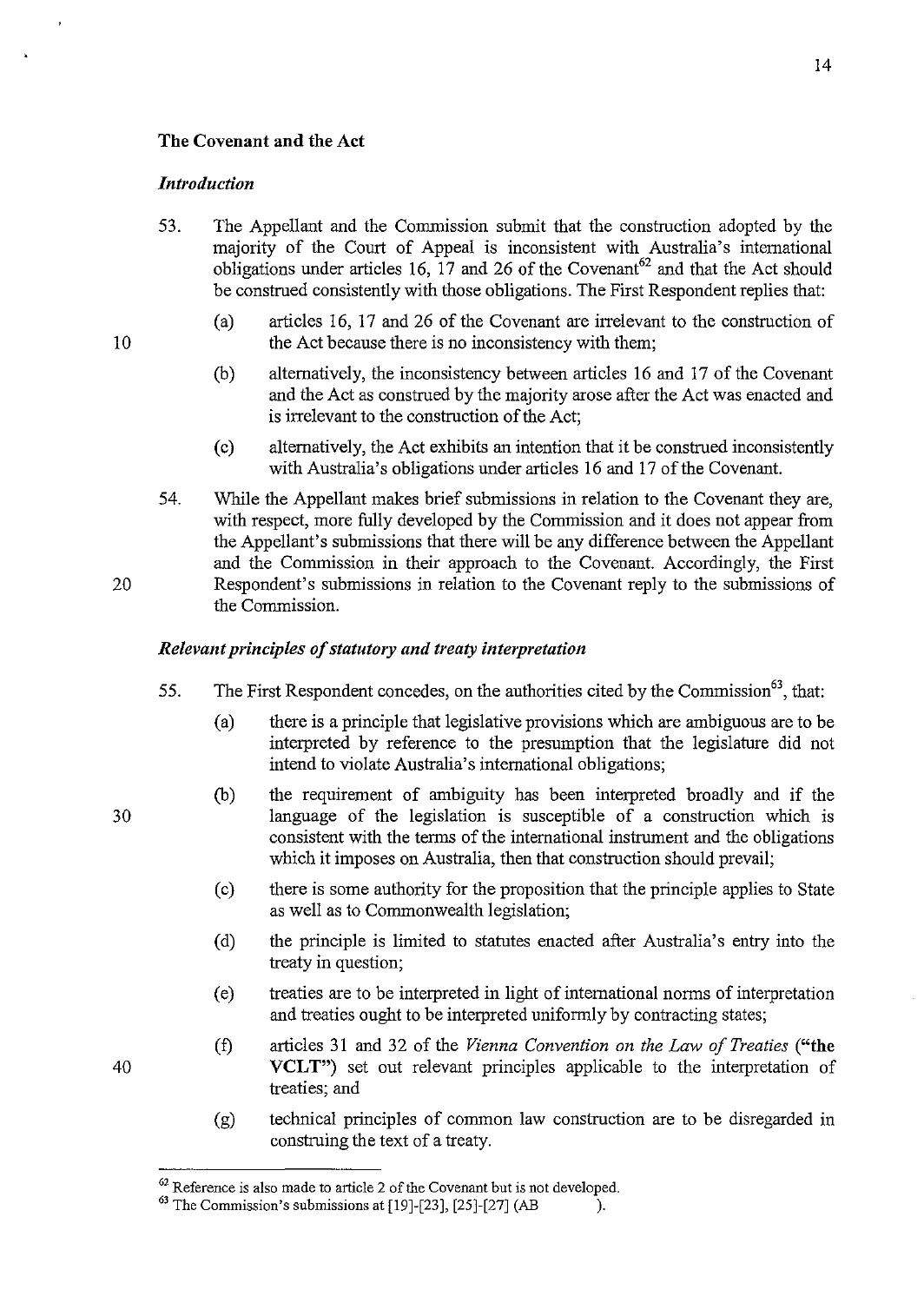56. However, the Commission also appears to submit that not only the Covenant but the Act itself should be interpreted in light of international norms of interpretation<sup>64</sup>, by way of analogy to statutes which are enacted to implement international obligations. If that is the submission, it should not be accepted. The Covenant should be interpreted in light of international norms of interpretation. If the Covenant so interpreted is relevantly inconsistent with the Act, consideration should then be given to whether the language of the Act is susceptible of a construction which is consistent with the obligations which the Covenant imposes on Australia. The latter exercise only becomes necessary if there is shown to be a relevant inconsistency.

### *Articles* 16, 17 *and* 26 *are irrelevant to the construction of the Act*

### *The Yogyakarta Principles*

- 57. The Commission relies upon the *Principles on the Application of International Human Rights Law in Relation to Sexual Orientation and Gender Identity* ("the Yogyakarta Principles") to establish the relevance of the following articles of the Covenant to the construction of the Act:
	- (a) the right to recognition everywhere as a person before the law under article 16 of the Covenant; and
	- (b) the right not to be subjected to arbitrary or unlawful interference with privacy and the right to the protection of the law against such interference under article 17 of the Covenant.

The First Respondent concedes that Australia is bound by those articles of the Covenant, as well as articles 2 and 26.

- 58. On the ordinary meaning of articles 16 and 17 of the Covenant, read in their context and in light of the Covenant's object and purpose, they are irrelevant to the construction of the Act. The articles do not refer to gender reassignment and there is nothing in the Covenant which creates a context in which they should be understood as being concerned with gender reassignment.
- 59. The subsequent practice referred to by article 3l(3)(b) of the VCLT is relevantly concerned with the practice of the parties to the Covenant<sup>65</sup>. It is only the practice of the parties to the Covenant which can establish the agreement of those parties regarding its interpretation. The Commission does not specifically identify any subsequent practice of the parties to the Covenant which establishes their agreement that the articles relied upon by the Commission are concerned with gender reassignment or impose legally binding obligations in terms of the Yogyakarta Principles.
- 40 60. The Commission does submit that the Yogyakarta Principles "have since been referred to and utilized by a variety of international and state bodies, evidencing the general acceptance of them as reflecting existing international human rights

30

10

 $64$  The Commission's submissions at  $[25]$  (AB ).

 $65$  Article 31(3) of the VCLT states, in full, that "There shall be taken into account, together with the context: (a) any subsequent agreement between the parties regarding the interpretation of the treaty or the application of its provisions; Cb) any subsequent practice in the application of the treaty which establishes the agreement of the parties regarding its interpretation; (c) any relevant rules of international law applicable in the relations between the parties." The focus of article 31(3) is plainly upon the conduct of the parties to the treaty.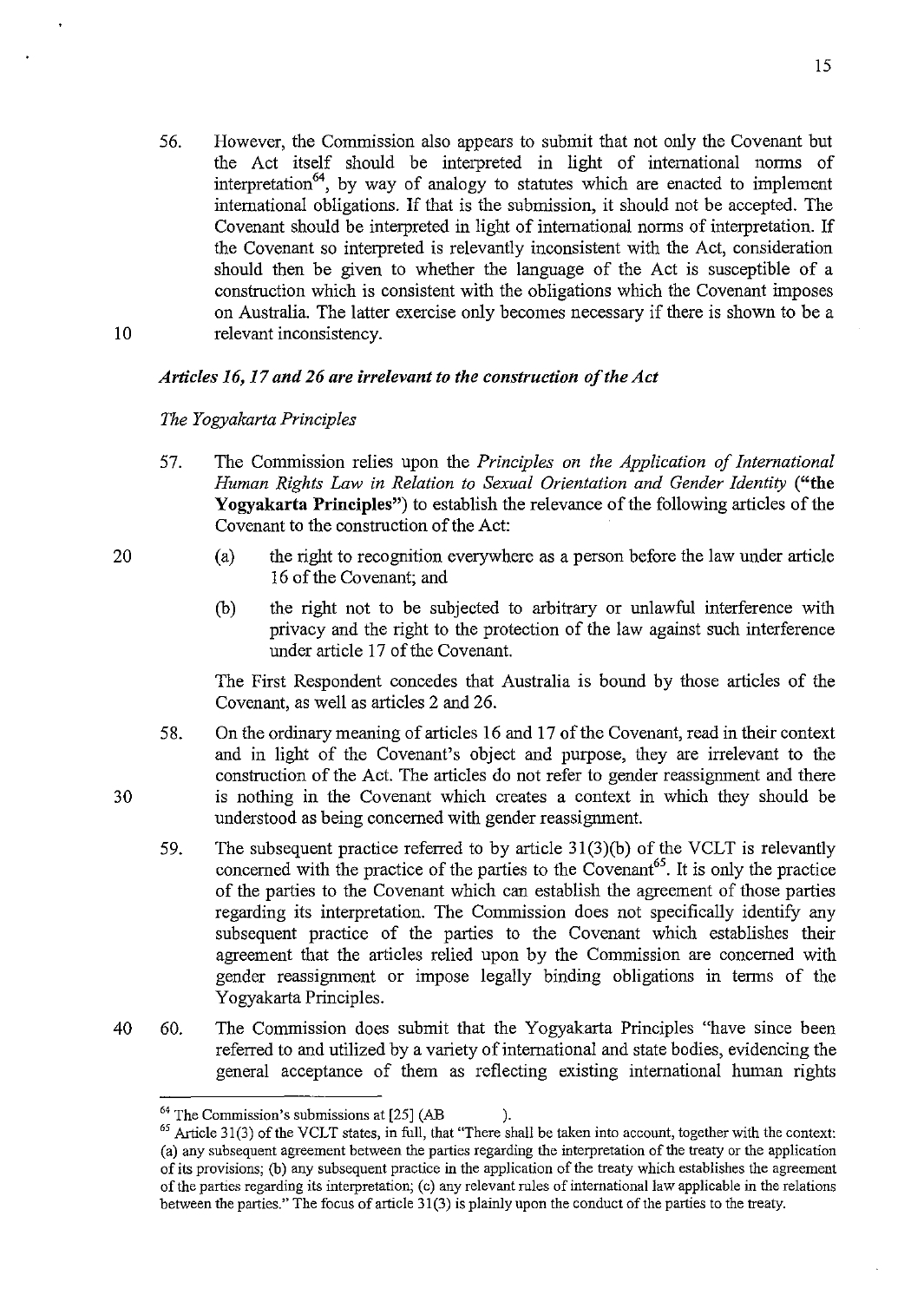obligations<sup>,66</sup>. However, the report and article relied upon by the Commission as authority for that proposition do not demonstrate practice establishing agreement by the parties that the Covenant is to be interpreted in accordance with the Yogyakarta Principles.

- 6l. The Connnission does not rely upon anything in the preparatory work of the Covenant, to which regard may be had to confirm the meaning resulting from the application of article 31 of the VCLT or to determine the meaning when the interpretation according to article 31 leaves the meaning ambiguous or obscure<sup>67</sup>, to support the view that articles 16 and 17 are concerned with gender reassignment.
- 10 62. Instead, the Connnission submits that the rights provided for in the Covenant are expressed at a high level of generality and are ambiguous in their application to transgender persons and on this basis recourse can be had to the Yogyakarta Principles<sup>68</sup>. This submission should not be accepted for the following reasons.
	- (a) A lack of precision often characterises the language of treaties<sup>69</sup>.
	- (b) The mere fact that the rights provided for in the Covenant are expressed at a high level of generality does not lead inevitably to the conclusion that they are ambiguous in their application to transgender persons. The application of the general rule of interpretation provided by article 31 of the VCLT supports the conclusion that those articles are not concerned with gender reassignment and has not left the meaning of those articles ambiguous or obscure.
	- (c) Unless the application of article 31 of the VCLT leaves the meaning of the articles ambiguous or obscure, there is no basis for having recourse to supplementary means of interpretation except to confirm the meaning resulting from the application of article 31.
	- (d) Article 31 can acconnnodate developments in the interpretation of the Covenant  $-$  including the Yogyakarta Principles  $-$  through subsequent agreement or practice by the parties to the Covenant. Absent subsequent agreement or practice, which has not been demonstrated, the Yogyakarta Principles should not be taken to be a legally binding interpretation of the Covenant merely because the Covenant's articles are expressed at a high level of generality.
	- 63. The Yogyakarta Principles do not constitute a binding interpretation of the Covenant and as such do not form part of Australia's obligations under international law. Accordingly, no inconsistency between the majority's construction of the Act and Australia's obligations exists which would require this Court to consider whether the Act can be construed in a way which avoids inconsistency.
	- 64. If, contrary to the submissions set out above, the Yogyakarta Principles do constitute a binding interpretation of the Covenant, the Commission's reliance upon principle 6 to establish an inconsistency with article  $17^{70}$  is not well founded.

20

30

 $66$  The Commission's submissions at  $[29]$  (AB ).

<sup>67</sup> The VCLT, article 32.

 $68$  The Commission's submissions at  $[28]$  (AB ).

*<sup>69</sup> Applicant A* v *Minister for Immigration and Ethnic Affairs* (1996) 190 CLR 225 *("Applicant A")* at 240 per Dawson J; at 255-256 (in the context of a comprehensive analysis of treaty interpretation at 251-256) per McHugh 1; at 275 per Gummow 1.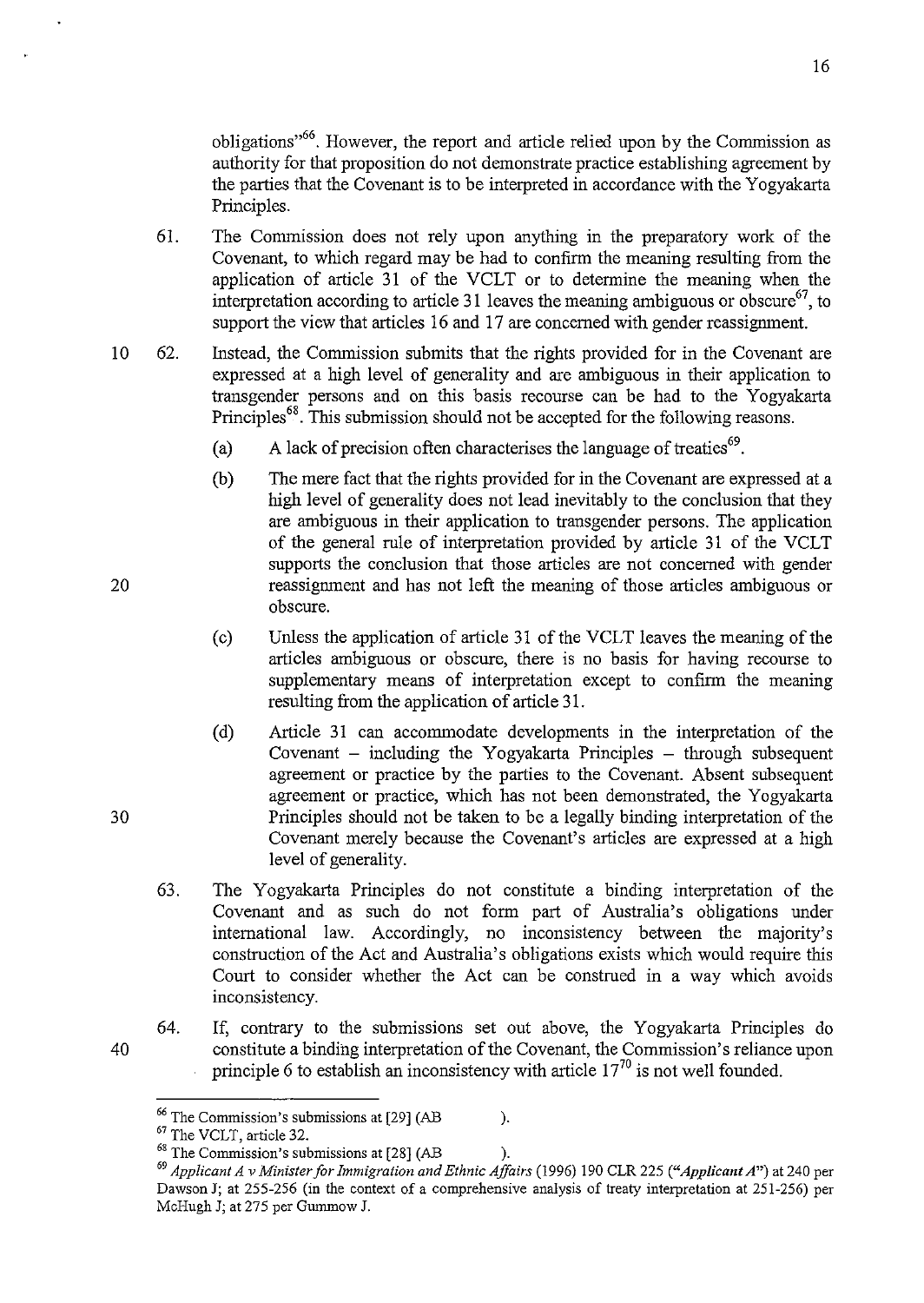65. The Commission cites action (t) of the list of actions which principle 6 asserts that States shall take. The Act takes that action, but confines its operation to persons who comply with the requirements of ss 14 and 15. Confining the action in that way is not inconsistent with principle 6, but principle 3. For the reasons set out below<sup>71</sup>, if principle 3 of the Yogyakarta Principles is a binding interpretation of Australia's international obligations, the presumption that the legislature did not intend to contravene those obligations is rebutted.

### *Equality and non-discrimination*

- 10
- 66. The Commission submits that the majority's construction of the Act is also inconsistent with article 26 of the Covenant<sup>72</sup>. This submission does not depend upon the applicability of the Yogyakarta Principles.
- 67. Article 26 precludes legislating in a manner which discriminates against a person on anyone or more of the grounds enumerated in the article. The guarantee afforded by article 26 requires that laws not be impermissibly discriminatory in purpose or effect<sup>73</sup>. Those categories of discrimination would correspond to the categories of direct and indirect discrimination.
- 68. The Commission asserts that the majority's construction of the Act is discriminatory because of the practical consequences which it says flow from that construction. The Commission submits that those consequences lie in a requirement that a female-to-male applicant for a recognition certificate have a hysterectomy (which is said to be direct discrimination<sup>74</sup>) and phalloplasty (which is said to be indirect discrimination<sup>75</sup>).
	- 69. The majority's construction of the Act has no discriminatory purpose and does not amount to direct discrimination against female-to-male applicants for a recognition certificate on the ground of their gender. The majority's construction reflects the manner in which the identification requirement is expressed, which is in general terms and is concerned with whether the applicant has sufficient of the characteristics of the male gender to be established or accepted as a member of the male gender according to general community standards and expectations. The different requirements imposed upon female-to-male and male-to-female applicants arise from the identification requirement and are not directly discriminatory.
	- 70. The Commission's submissions on direct discrimination also proceed upon a false premise. The Commission submits that the majority's construction requires all adult female-to-male applicants to have a hysterectomy<sup>76</sup>. The majority did not express that view and it does not follow from their reasoning. The majority found that the Appellant possessed none of the genital and reproductive characteristics of a male and retained virtually all of the external genital characteristics and internal

20

 $70$  The Commission's submissions at [42] (AB ).

<sup>&</sup>lt;sup>71</sup> These submissions at  $[81]$ - $[82]$  (AB ).

 $72$  The Commission's submissions at [48]-[56] (AB ). As has been noted above, the Commission also **refers to article 2 of the Covenant earlier in its submissions, but does not refer to the article in its detailed discussion of equality and non-discrimination.** 

<sup>&</sup>lt;sup>73</sup> See Aurukun Shire Council v *CEO Office of Liquor Gaming and Racing in the Department of Treasury* (2010) 237 FLR 369; [2010] QCA 37 at 389 [34] per McMurdo P; at 449 [240]-[241] perPhilippides J.

 $74$  The Commission's submissions at [51]-[52] (AB ).

 $^{75}$  The Commission's submissions at [53]-[56] (AB ).

 $76$  The Commission's submissions at [51] (AB ).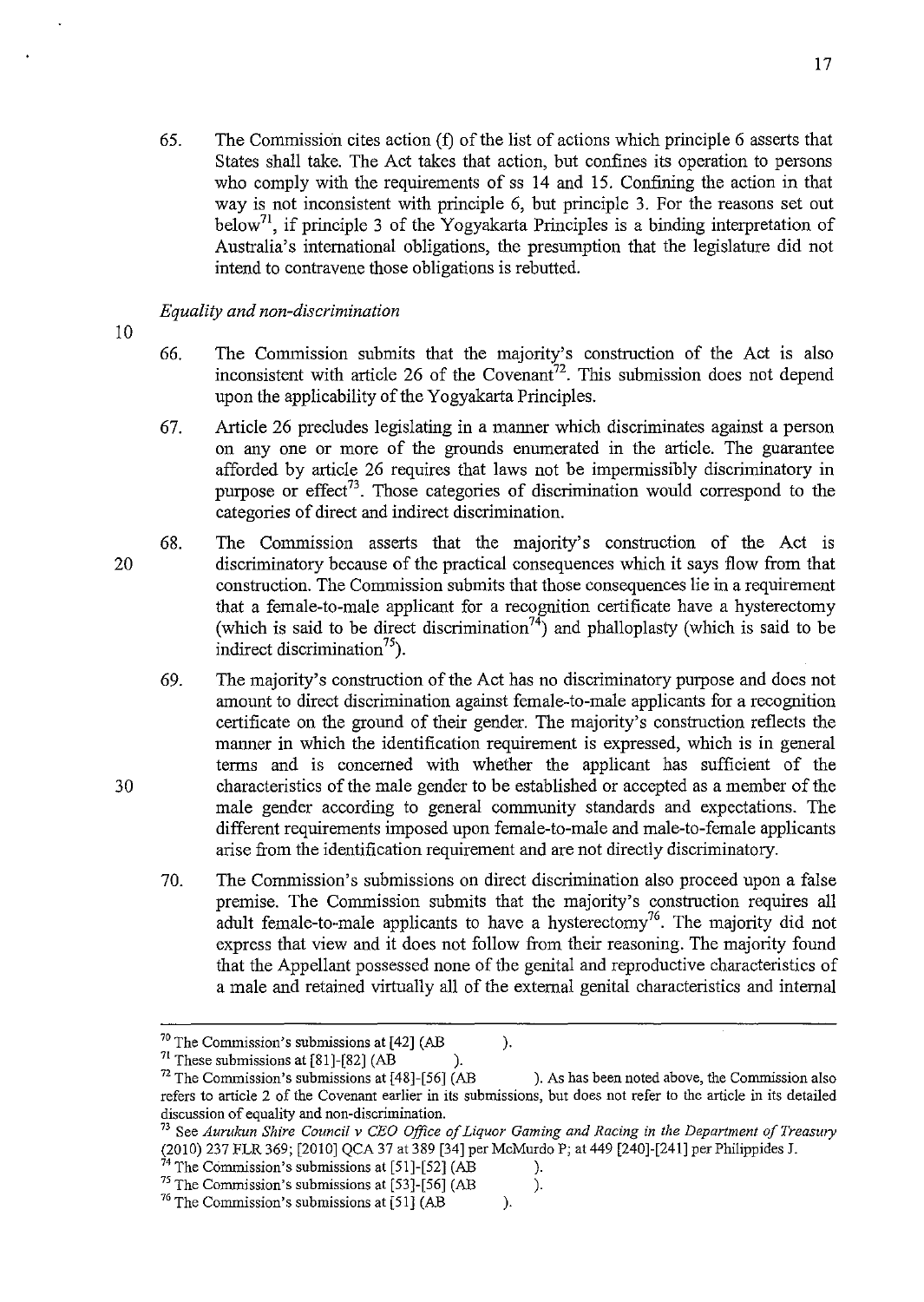reproductive organs of a female and held, in light of that finding, that the Appellant would not be identified, according to accepted community standards and expectations, as a member of the male gender $^{77}$ .

- 71. The majority's holding was the outcome of the balancing exercise identified by Martin  $\mathrm{CI}^{78}$ , which depends critically upon the particular facts and circumstances of each case. The facts and circumstances of a different case may produce a different result for a female-to-male applicant who has not had a hysterectomy.
- 72. The majority's construction of the Act does make it more difficult for a female-tomale applicant to obtain a recognition certificate, a fact recognised by Martin  $CI^{79}$ . The fact that the Act is concerned with persons being recognised as of a different gender to the gender of their birth makes an assessment of whether a person is being discriminated against on the ground of their gender more difficult, particularly given the complexities associated with identifying an appropriate line of demarcation. However, it is at least arguable that the majority's construction has a discriminatory effect and amounts to indirect discrimination.
- 73. Assuming that the majority's construction does amount to indirect discrimination, it does not follow that the majority's construction is inconsistent with Australia's obligations under article 26 of the Covenant. While the Covenant guarantees the enjoyment of freedom and rights on equal footing, this does not mean that identical treatment is required in every case <sup>80</sup> . Article 26 will be breached if other persons in an analogous or relevantly similar situation to the person allegedly discriminated against enjoy preferential treatment, and there is no reasonable or objective justification for this distinction which is aimed at achieving a purpose which is legitimate under the Covenant $^{81}$ .
- 74. In providing for the recognition of the reassignment of gender, it is necessary to adopt a line of demarcation. The legislature decided to draw that line based, relevantly, upon the criterion of identification rather than, for example, whether a person has completed the procedures which medical opinion would consider necessary and appropriate to treat gender dysphoria. Given the biological realities of making the transition from one gender to another in the context of the identification requirement, the different procedures required for female-to-male and male-to-female applicants to satisfy the identification requirement are inevitable. They are also reasonable and objectively justified and the measures which the legislature has taken to endeavour to recognise the transition of certain transgender persons from one gender to another is either not addressed by the Covenant or, in the alternative, aimed at a purpose which is legitimate under the Covenant.
- 75. Consequently, the majority's construction of the Act is not inconsistent with Australia's obligations under the Covenant. The majority's construction similarly cannot be inconsistent with the general principle of non-discrimination to which the Commission refers (without citing authority as to how it may apply to the Act) $^{82}$ .

10

20

30

<sup>&</sup>lt;sup>77</sup> The Appeal Decision at [114]-[115] per Martin CJ (AB ) and at [125] per Pullin JA (AB ).

<sup>&</sup>lt;sup>78</sup> The Appeal Decision at  $[103]$ - $[104]$  (AB ).

 $79$  The Appeal Decision at [116] per Martin CJ (AB ). 80 Human Rights Commission, *CCPR General Comment No.* 18: *Non-discrimination* (1989) ("General Comment No 18") at [8]. Available at:

http://www.unhchr.chltbs/doc.nsf/(Symbol)/3888b0541f8501c9cI2563ed004b8dOe?Opendocument <sup>81</sup> General Comment No 18 at [13].

 $82$  The Commission's submissions at [64] (AB ).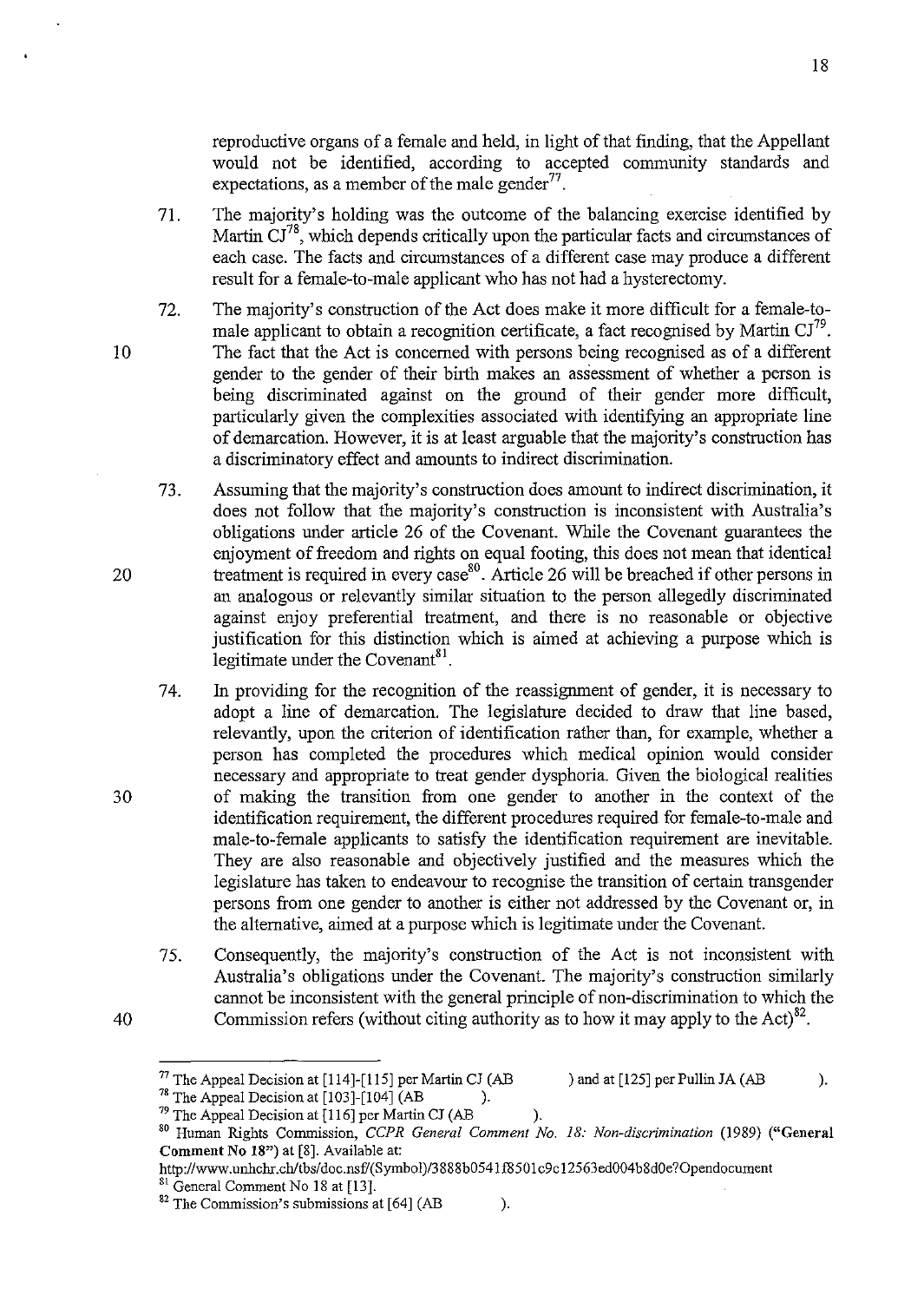### *Any inconsistency with articles* 16 *and* 17 *of the Covenant is irrelevant because it arose after the Act was enacted*

- 76. If, contrary to the submissions set out above, there is an inconsistency between Australia's obligations under articles 16 and 17 of the Covenant and the majority of the Court of Appeal's construction of the Act, the inconsistency is irrelevant because it arose after the Act was enacted. Both the Yogyakarta Principles and the decisions of the European Court of Human Rights upon which the Commission relies were not in existence when the Act was enacted.
- 10 77. This is significant because of the underlying rationale of the principle of statutory construction upon which the Commission relies, namely that the legislature is taken not to have intended to legislate in a way which violates Australia's obligations under international law<sup>83</sup>. As the Yogyakarta Principles and the decisions of the European Court of Human Rights could not have been within the legislature's contemplation at the time the Act was enacted, the legislature can have had no intention which attracts or is assumed by the principle of statutory construction.
	- 78. In support of its submission that the Yogyakarta Principles can assist in ascertaining the Covenant's contemporary meaning and the application of the Covenant to transgender persons (and the Act), the Commission attempts to draw an analogy between this Court's decisions in relation to the construction of the phrase "a particular social group" in the context of the *Convention Relating to the Status of Refugees*<sup>84</sup> ("the Refugees Convention") and this case<sup>85</sup>.
		- 79. The analogy is not apt. The Refugees Convention's definition of the term "refugee" was adopted by the *Migration Act* 1958 (Cth) and included a person who had a well founded fear of persecution for reasons of membership of a particular social group. The Court considered whether the appellants fell within that definition in light of contemporary circumstances. In contrast, transgender persons are not referred to by the Covenant and the legislature could not have:
			- (a) had regard to the Yogyakarta Principles or judicial decisions made after the Act was enacted in considering the Bill or enacting the Act; or
			- (b) intended to legislate consistently with Australia's obligations under the Covenant as they developed after the Act was enacted.

# *The Act exhibits an intention that it be construed inconsistently with articles* 16 *and* 17 *of the Covenant*

20

30

- 80. If, contrary to the submissions set out above, there is a relevant inconsistency between Australia's obligations under the Covenant and the majority of the Court of Appeal's construction of the Act, the language of the Act:
	- (a) rebuts the presumption that the legislature did not intend to violate Australia's international obligations under articles 16 and 17 of the Covenant; or

<sup>83</sup>*Coleman* v *Power* (2004) 220 CLR I at 28 [19] per Gleeson CJ, *contra* at 93-96 [244]-[246] per Kirby J; *Minister for Immigration and Ethnic Affairs* v *Teoh* (1995) 183 CLR 273 at 287 per Mason CJ and Deane J; *Kruger* v *The Commonwealth* (1997) 190 CLR I at 71 per Dawson J; *AI-Kateb* v *Godwin* (2004) 219 CLR 562 at 589-590 [63] per McHugh J.

*<sup>&#</sup>x27;4 Applicant A* and *S39512002* v *Minister for Immigration and Multicultural Affairs* (2007) 216 CLR 473.

 $^{85}$  The Commission's submissions at [30]-[31] (AB ).